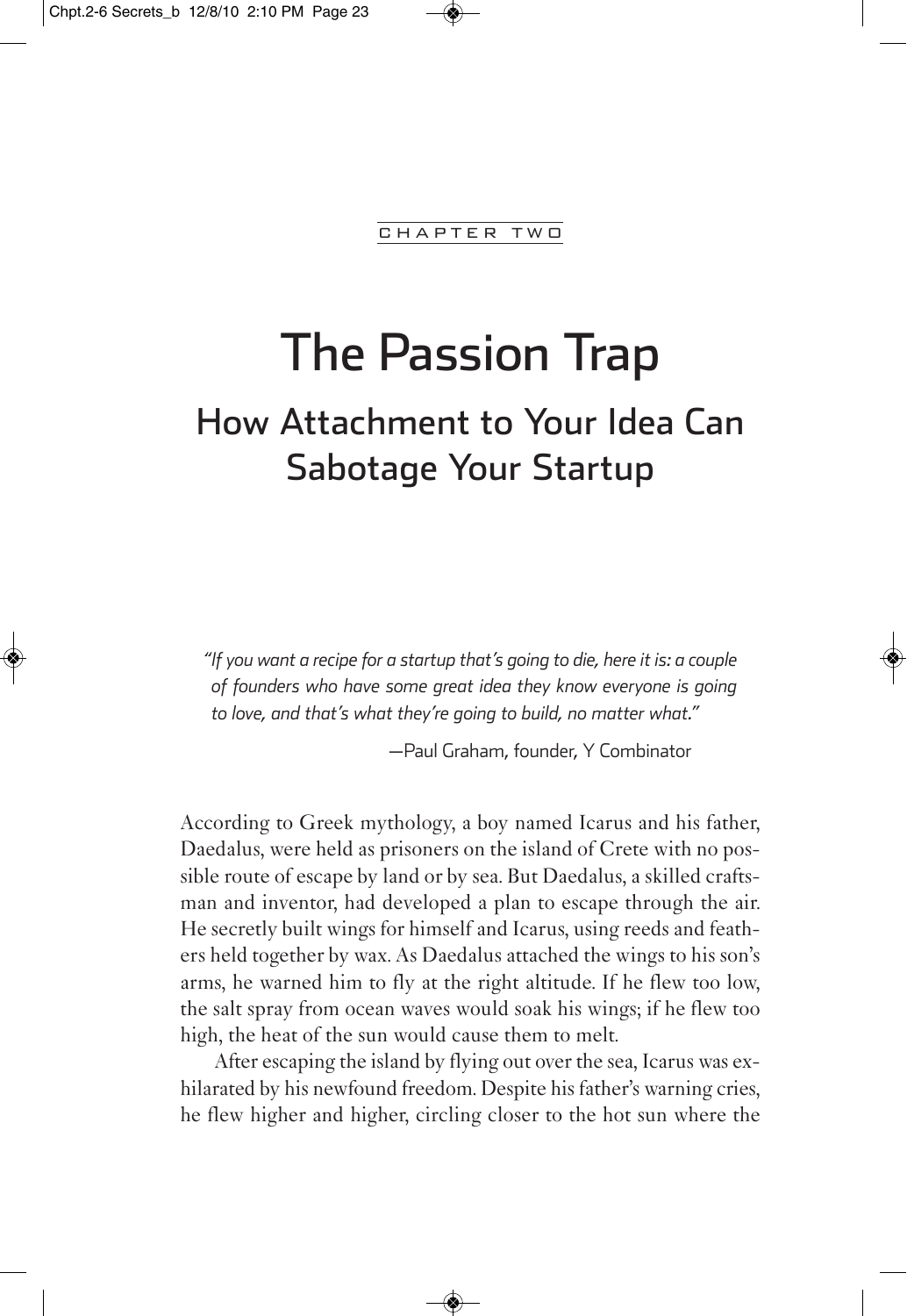melting wax and feathers began to separate from his arms. The wings disintegrated, and Icarus plunged to his death in the water that now bears his name, the Icarian Sea.

The tale of Icarus parallels a story I have watched unfold again and again among passionate entrepreneurs. You take a risky leap. You experience the elation of newfound freedom. You boldly fly higher with single-minded conviction, ignoring nay-sayers who shout warnings from below. Then you find yourself in some irreversible crisis with no way to overcome gravity's downward pull.

The culprit in this story is something I call the *passion trap*, an alltoo-real phenomenon that undermines many a new venture. The passion trap has roots in a basic truth: Your intense devotion to your business concept can bring danger along with its obvious benefits. Passion provides courage, energy, and optimism to propel you on your flight forward, but it also can blind and deafen you to helpful data and ideas. And it can lead you to believe that you're somehow immune to typical startup risks that wise founders have learned to respect and manage.

Anyone who cares deeply about his or her startup idea is subject to being snared by the passion trap. It is an equal opportunity affliction, governed by a set of well-known emotional patterns and biases that come with being human. Seasoned entrepreneurs and successful investors alike can recognize the damage done by unchecked or misdirected passion.

The good news is that you can have it both ways. You can bring high-flying enthusiasm and confidence to your startup and also protect yourself from being blinded—or blindsided—by your emotional attachment to an idea. Of the many forces that might derail your startup dreams, the passion trap is one that is squarely under your control. With awareness and the right practices, you can be certain that your entrepreneurial zeal will work for you rather than against you.

The purpose of this chapter is to explain why and how entrepreneurs get caught in the passion trap and what happens when they do.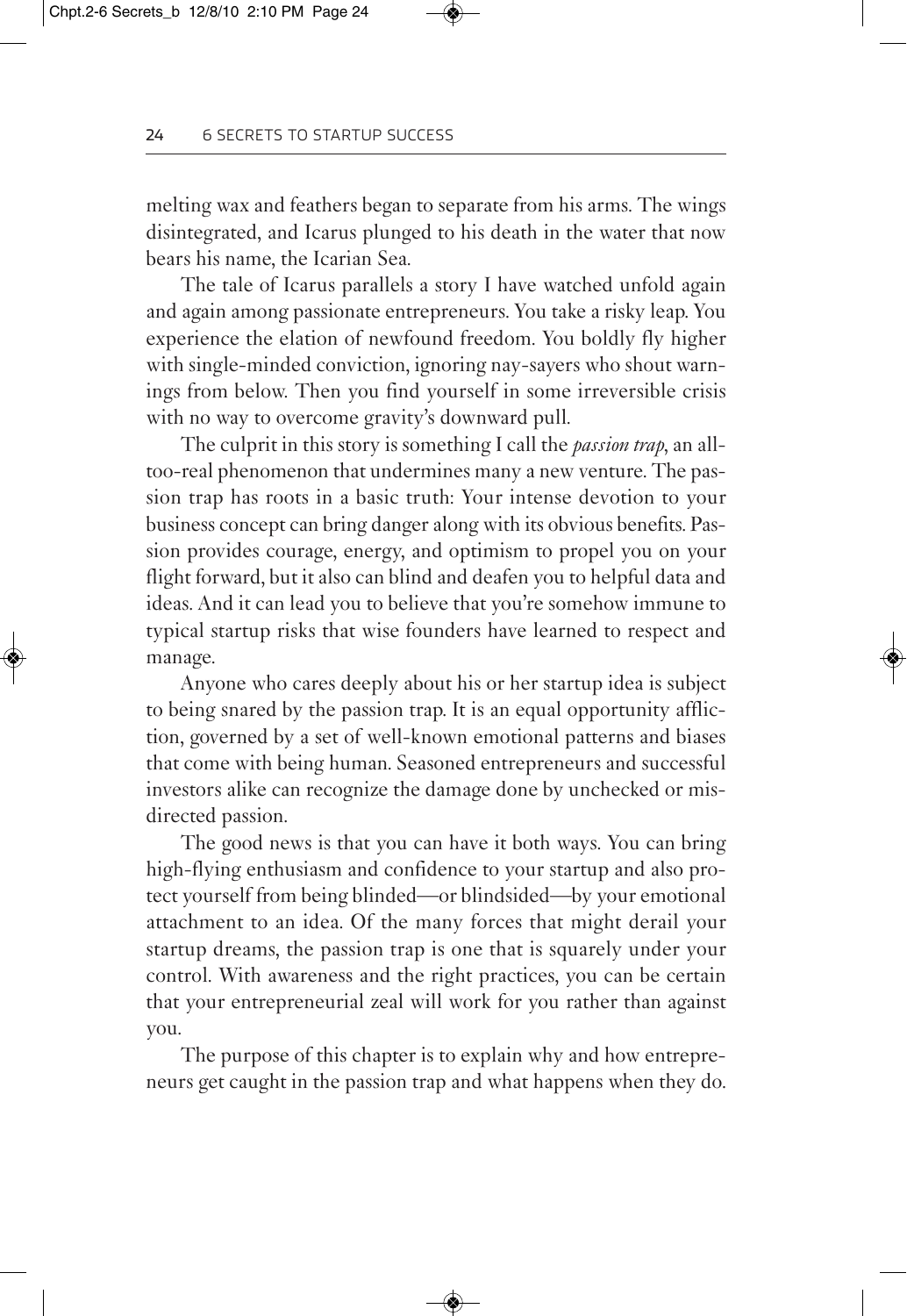I'll survey the damage done—in the form of six negative impacts of entrepreneurial passion—and examine the personality characteristics that predispose a person to getting caught in the trap. I'll also share a list of early warning signs to help you assess your own vulnerability. Then, in the second part of this book, I'll outline and explain six principles that will significantly elevate your odds of converting your big idea into a healthy, thriving business.

### What Is the Passion Trap?

The passion trap is a self-reinforcing spiral of beliefs, choices, and actions that lead to critical miscalculations and missteps, mistakes such as significantly underestimating what is required to get a business off the ground; greatly over-assuming initial customer interest; making deep, irretrievable commitments to unproven concepts; and, in too many cases, rigidly adhering to a failing strategy until it's too late to recover.

One of the most dangerous aspects of the passion trap is the subtle, illusory way it takes hold. On the surface, it masquerades as the kind of heroic determination that fuels every startup success story. Passionate business owners show boldness, commitment, and clarity of purpose—qualities we all crave, qualities that *feel* good. Whether or not you identify with the confident swagger of Virgin Group's Richard Branson or Apple's Steve Jobs, it's hard to deny that they seem to enjoy what they do.

However, when an entrepreneur becomes too emotionally attached to an idea, boldness can be transformed into arrogance. Commitment narrows into a kind of tunnel vision. Cognitive biases filter and bend incoming data to conform to the founder's hopes and beliefs. Conversations are drained of objectivity. Even worse, these patterns are generally invisible to the founder, and their negative impact is usually delayed over time. Like a termite-infested home, the seemingly solid startup is eaten from within.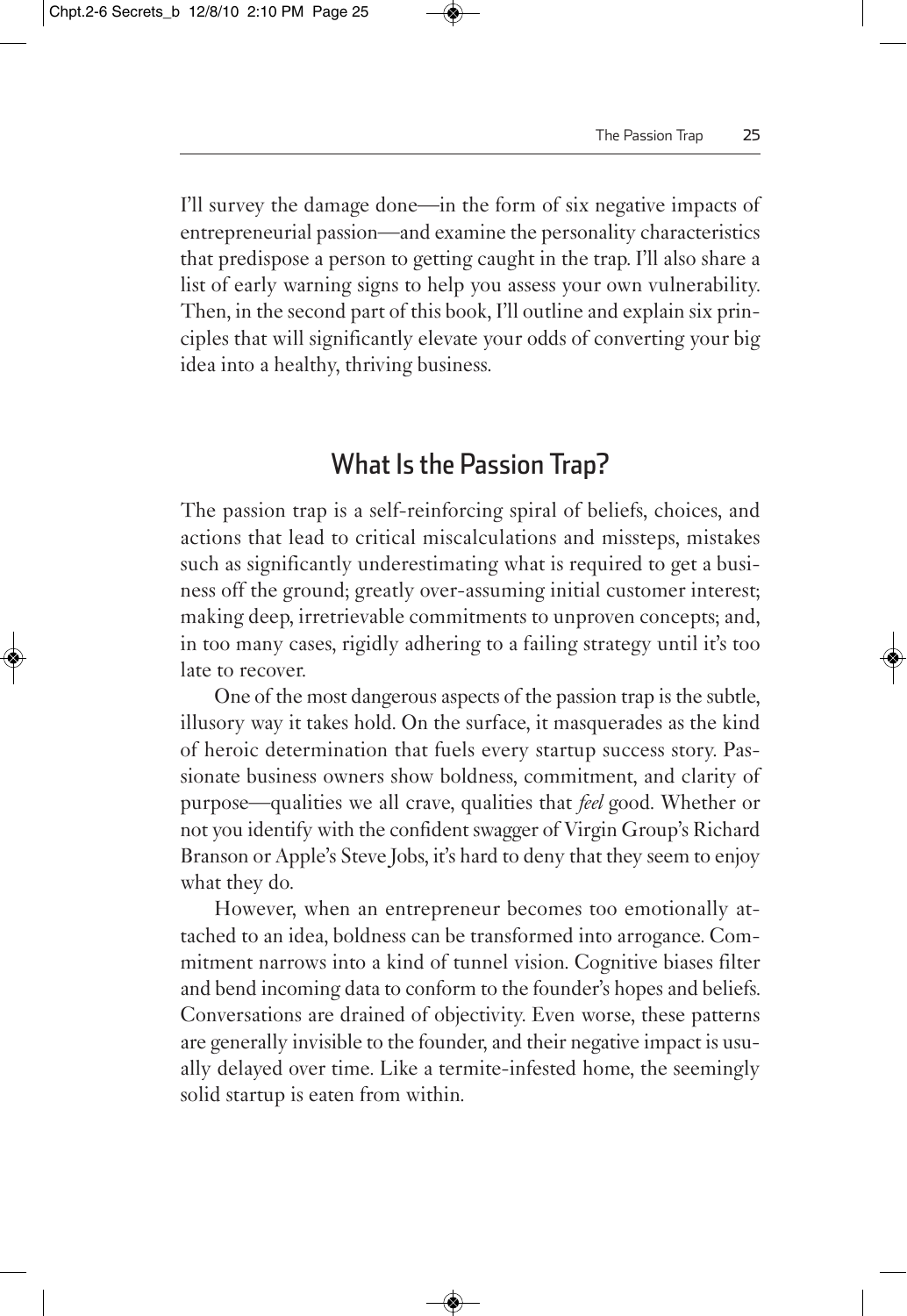### The Damage Done: Six Negative Impacts of Entrepreneurial Passion

Why should an aspiring entrepreneur be concerned about passion? What kind of startup problems are caused by misdirected enthusiasm? Among a range of impacts, the most common negative consequences fall into six major categories.

#### **FOUNDER MISALIGNMENT**

New entrepreneurs often struggle to find the best fit between what they personally bring to the table (strengths, weaknesses, needs, and hopes) and what the new business requires**.**The more passionate the founder, the more likely he or she will drift toward one of two extremes. At one end are founders who focus only on what they love to do, thereby neglecting other important areas of the business. In this scenario, the entrepreneur's passion becomes an end in itself, rather than something that fuels a higher business purpose. He or she confuses positive emotion with progress, and "feeling good" becomes the moment-by-moment measure of success. At the other extreme are founders who try to do it all, taking on roles that don't play to their strengths, spreading themselves too thin and refusing to let others take up the slack. In this case, new business owners become overextended and overwhelmed while the startup challenge grows in complexity, urgency, and scope.

I remember a conversation with Mark Williams in early 2006, not long after he raised his initial funding for his idea to create learning products for the Apple iPod."I'm going way too fast," he told me,"and I'm going nowhere at all." Mark was working at breakneck speed with a couple of software developers to design and build Modality's first product prototypes. The work was obsessive but clunky—one step forward, two steps back. He was frequently traveling to New York and Philadelphia to wrestle with publishers over licensing deals and to California to meet with key Apple representatives. His remaining time, like scarce butter on toast, was spread thinly across everything else in the business—forecasting a budget, planning an office move,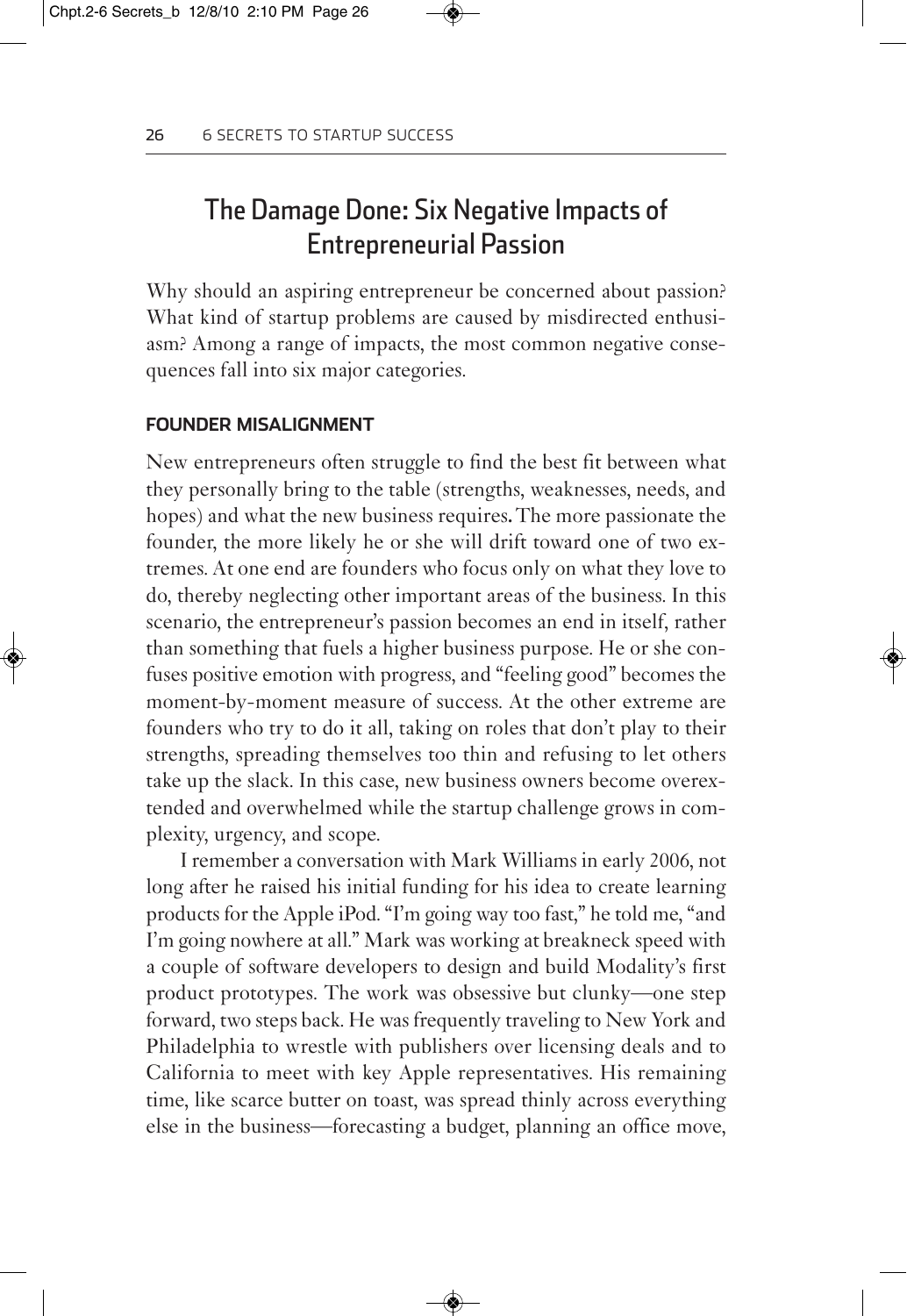designing a brand, and assembling the pieces of an e-commerce portal—all of this while being continually jerked around by the unexpected daily crises that define startup life. "At that time, you're doing everything," he remembers. "You're not sleeping, of course. You're working around the clock. You're incredibly intense about meeting deadlines that are externally imposed. You're running this race against all kinds of unknowns."

Mark had reached a breakpoint that required him to expand his team and let go of key task areas. We talked about the importance of the founder's role in building longer-term capacity and discussed how he could position himself over time to exploit his strengths and cover for his weaknesses. Looking back, he remembers how challenging it was to "make a pit stop," as he called it, to bring on additional talent and offload some of the work. "There was such a great dialogue between the two or three people I was working with at the time," he recalls. "It was very natural and nonverbal—unconscious in many ways. We had been together from day one, so bringing additional people into the fold was a struggle for many, many reasons." But by doing this difficult work, Mark and his team began to generate much more MGP (his acronym for "making good progress") on all essential fronts.

A related problem with founder alignment is seen in freedomcrazed entrepreneurs, who dive headlong into startup adventures with little awareness of how their founding role in the new venture will adversely impact their loved ones and their well-grooved lifestyle. At the startup's inception, they envision a thriving venture and happy families all around. Then the realities of getting a business off the ground begin to sink in—the never completed to-do list, the mind constantly riveted to work-related challenges, and the fact that families and friends usually sacrifice more than expected. If expectations and reality are not aligned, new founders can be overwhelmed with unnecessary stress, fatigue, and guilt.

#### **MISSING THE MARKET**

Most startups suffer from anemic early sales, far below projections. In too many cases, the uncomfortable truth is that expected market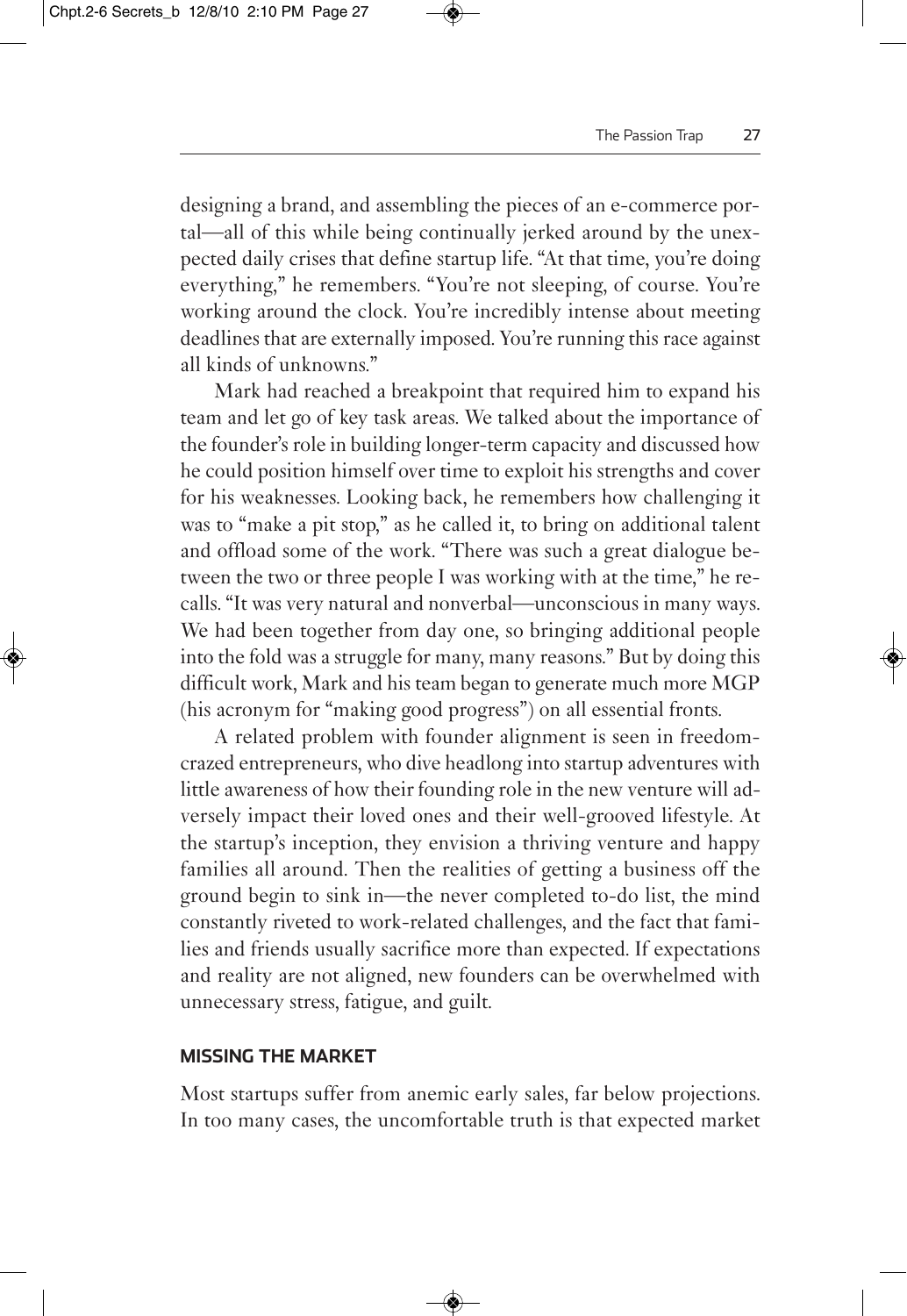demand for a new product or service, demand that is critical to the startup's viability, simply doesn't exist. A classic misjudgment on the part of the founding team is usually to blame: *We believe passionately in this product, so everyone else will, too.* It's a build-it-and-they-will-come mentality, where the entrepreneur knows better than the customers what will make them happy. Too often, this attitude gives rise to inspired products that never find more than a few customers, or brilliantly conceived solutions in search of problems to solve. Even when a robust market opportunity does exist, over-confident founding teams rarely invest enough time, energy, and resources into marketing and selling their offering. They assume that the world will beat a path to their doorway. And they routinely underestimate, or dismiss altogether, the strength of competitive forces that will impact success.

Based on votes of confidence from her many friends and colleagues, as well as encouraging market data and her own deep sense of personal mission, Lynn Ivey planned to start signing up future clients in May 2007, four months before The Ivey's scheduled grand opening. She decided to target wealthy families, who would pay outof-pocket for an exclusive, club-like atmosphere, positioning The Ivey as an exception to other drab and depressing senior facilities. Her clients would be known as "members" and would pay an upfront membership fee of \$3,000, as well as a weekly fee for attendance.

The Ivey's business plan forecast sixty pre-registrations from May to September, which would generate \$180,000 in registration fees. According to plan, one hundred members would sign up by the end of 2007, resulting in over \$1 million in client revenues for the year (a figure thought conservative by Lynn and her team, as it didn't include revenue from planned ancillary services, such as transportation, spa services, gourmet meals-to-go for caregivers, etc.).

To accomplish the sales task, Lynn hired a full-time marketing professional in January 2007 and engaged the services of a local marketing firm. She presented the sales plan to her experienced, wellconnected board, and the group generated additional marketing ideas. Everyone seemed to know families who would be perfect prospects for The Ivey's services, and board members were eager to help open doors with prospective corporate and institutional partners.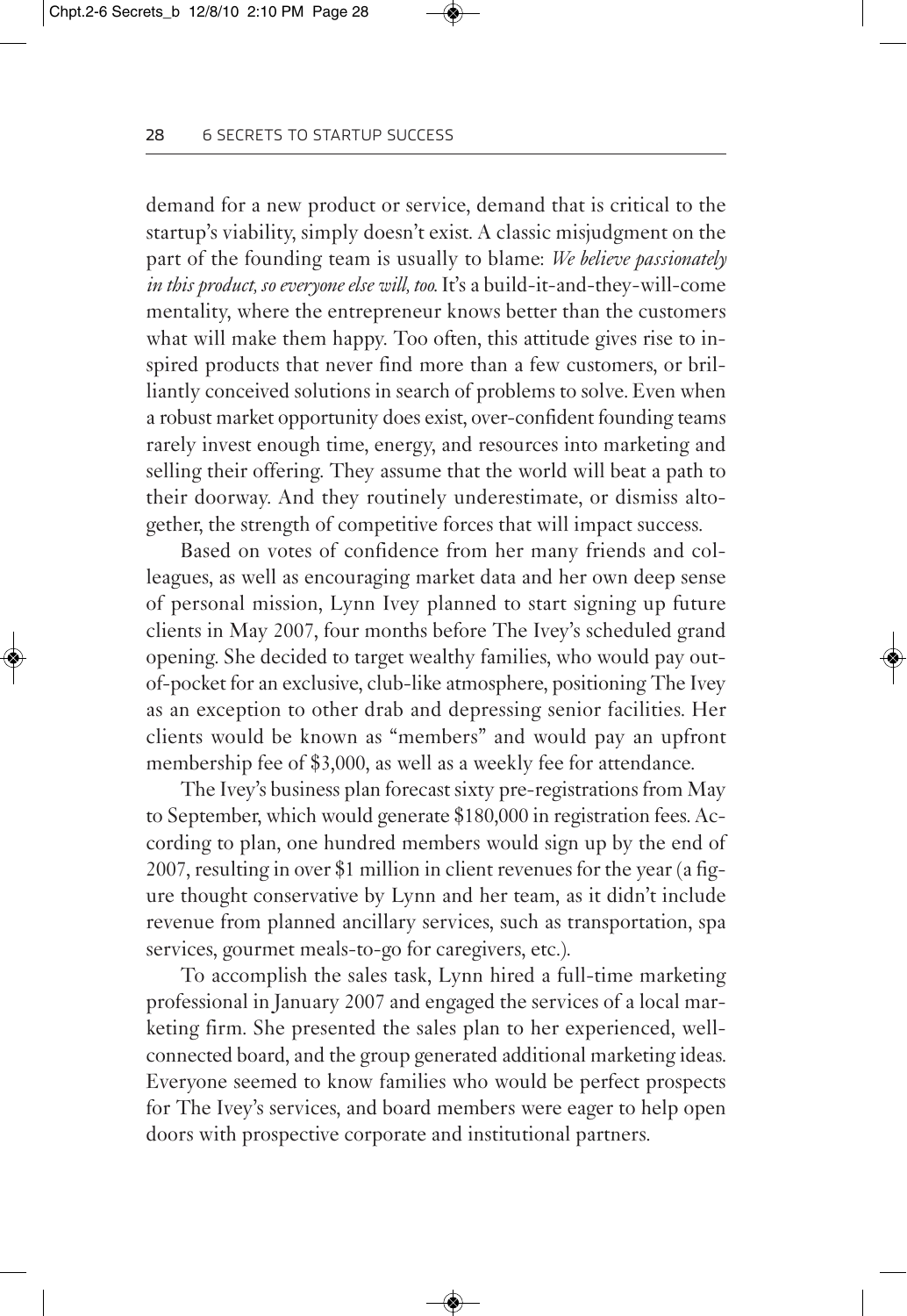Chpt.2-6 Secrets\_b 12/8/10 2:10 PM Page 29

By the end of June, after two months of active sales efforts, Lynn and her staff were confused as to why no members had enrolled but remained confident that there was still plenty of time to generate sales momentum before the fall. Throughout the summer, Lynn received regular inquiries from curious families, but she saw few prospects that were both qualified and willing to move forward. After a barren summer led to still no sales through September, her puzzlement turned to concern.

Ever the optimist, Lynn had a two-pronged explanation. First, discussions with prospective client families were proving to be more complex and lengthy than originally thought. Spouses and children of declining seniors were grappling with emotional family issues of denial and guilt, and major care decisions often involved multiple children living in different parts of the country. Second, even though The Ivey had invested in colorful wall-sized renderings of the facility and world-class marketing materials, Lynn became convinced that having a finished building to show prospective customers would be the key to generating expected sales. A series of delays had pushed the center's grand opening out until November, and she eagerly anticipated this event as the magical point when prospective members and their families could see the grandeur and comfort of the facility for themselves. No more abstract descriptions of the service—just oohs and ahs from touring families hungry to sign up.

But the lack of sales, combined with facility delays, were straining The Ivey's financial picture. During the third week in October 2007, Lynn communicated to her board the need for approval to raise more investor capital. "The Ivey has a need for additional funding," she wrote."The primary reason is that I missed the boat completely when projecting that we would have sold many memberships from a virtual sales office prior to construction completion." In closing, she wrote "I'm really sorry that I'm having to request this at this time. However, I am confident that we will fill up as soon as prospective members begin to see the facility."

Not long afterward, Lynn and her staff moved into the new building, a dazzling 11,000-square-foot-resort-style lodge. The cedar shake and stone facility features a huge great room with wide windows, a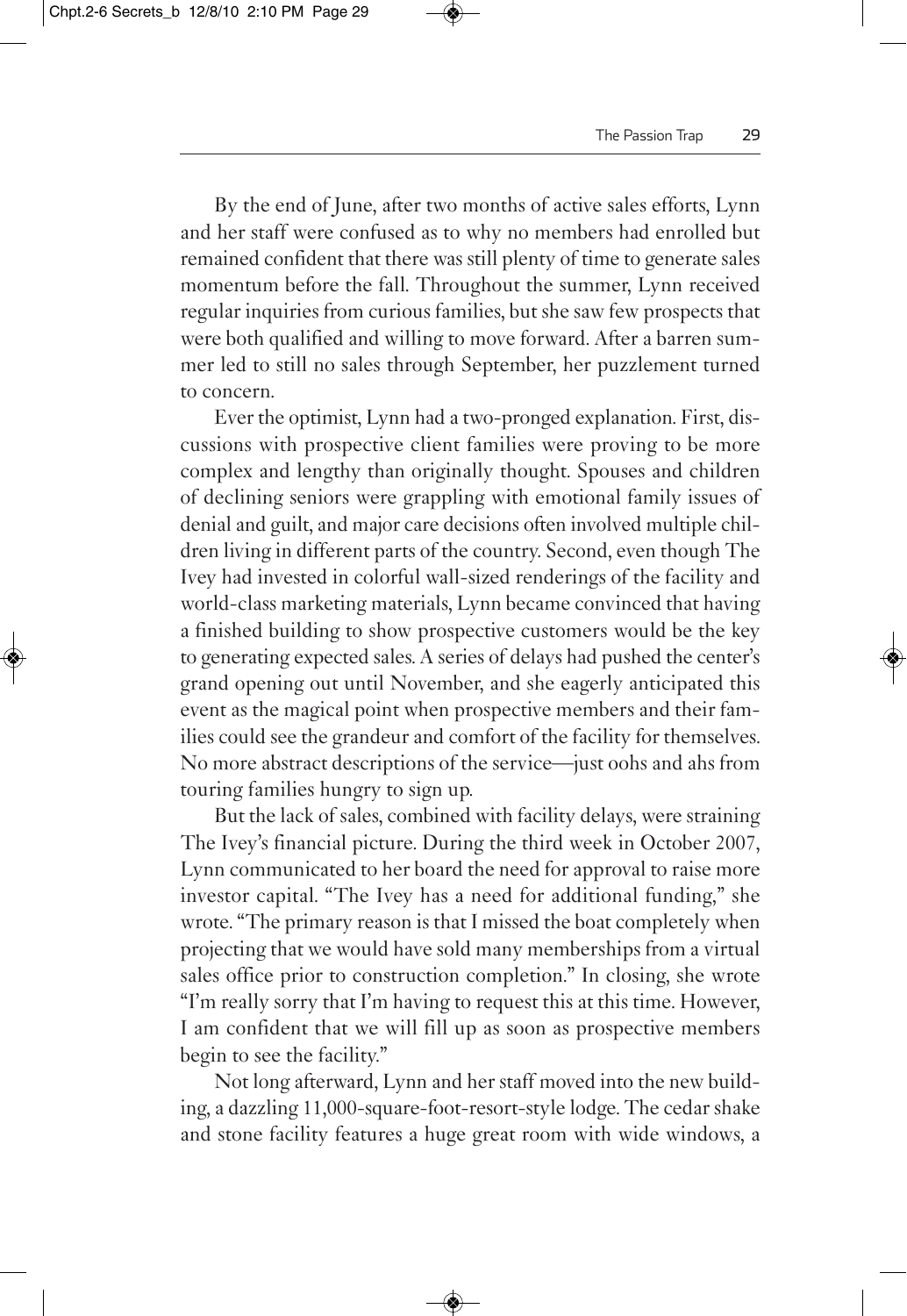massive stone fireplace, and vaulted ceilings, along with many other specialized rooms for activities and programming, a "tranquility room," a physical fitness room, a craft and movie room, a full-service kitchen, and a library.

Although families began signing up for on-site tours, sales remained alarmingly low. By the end of 2007, only a few members were on board, generating revenues of less than \$10,000 for the year, approximately 1 percent of projected sales. Head scratching and sleepless nights continued. Worse yet, at a time when her every minute should have been focused on solving the mystery of The Ivey's missing market, Lynn was faced with the gargantuan task of coming up with another \$1.5 million.

#### **ROSE-COLORED PLANNING (OR NONE AT ALL)**

Passion-trapped entrepreneurs are unrealistically optimistic. Secure in their belief that they've discovered a can't-miss idea, they view the startup journey through rose-colored glasses. Best-case assumptions drive plans and projections. Projected revenues and expenses are based on what's possible, rather than on what is practical or likely. As a result, founders caught in the passion trap are blissfully unaware of how long it will take, in realistic terms, to reach their financial breakeven point and what it will cost to get there.

As entrepreneur/investor Guy Kawasaki notes in his book *The Art of the Start*, aspiring entrepreneurs often fall into the trap of "top down" forecasting when sizing up a business idea. <sup>1</sup> The founder starts with a large number, representing a population or a market to be targeted, then works downward from that number to generate expected revenues for a new product. As an example, let's say you've developed a new technology for restaurant owners, priced at \$10,000 per unit. There are about 215,000 full-service restaurants in the United States, and you believe that you will be able to capture 1 percent of this market over three years. This would result in 2,150 product sales or \$21.5 million in top-line revenue over a three-year period. Sounds good. And even if you forecast only one-fifth of that number for year one, 430 units, you're on track for more than \$4 million in sales in your first year.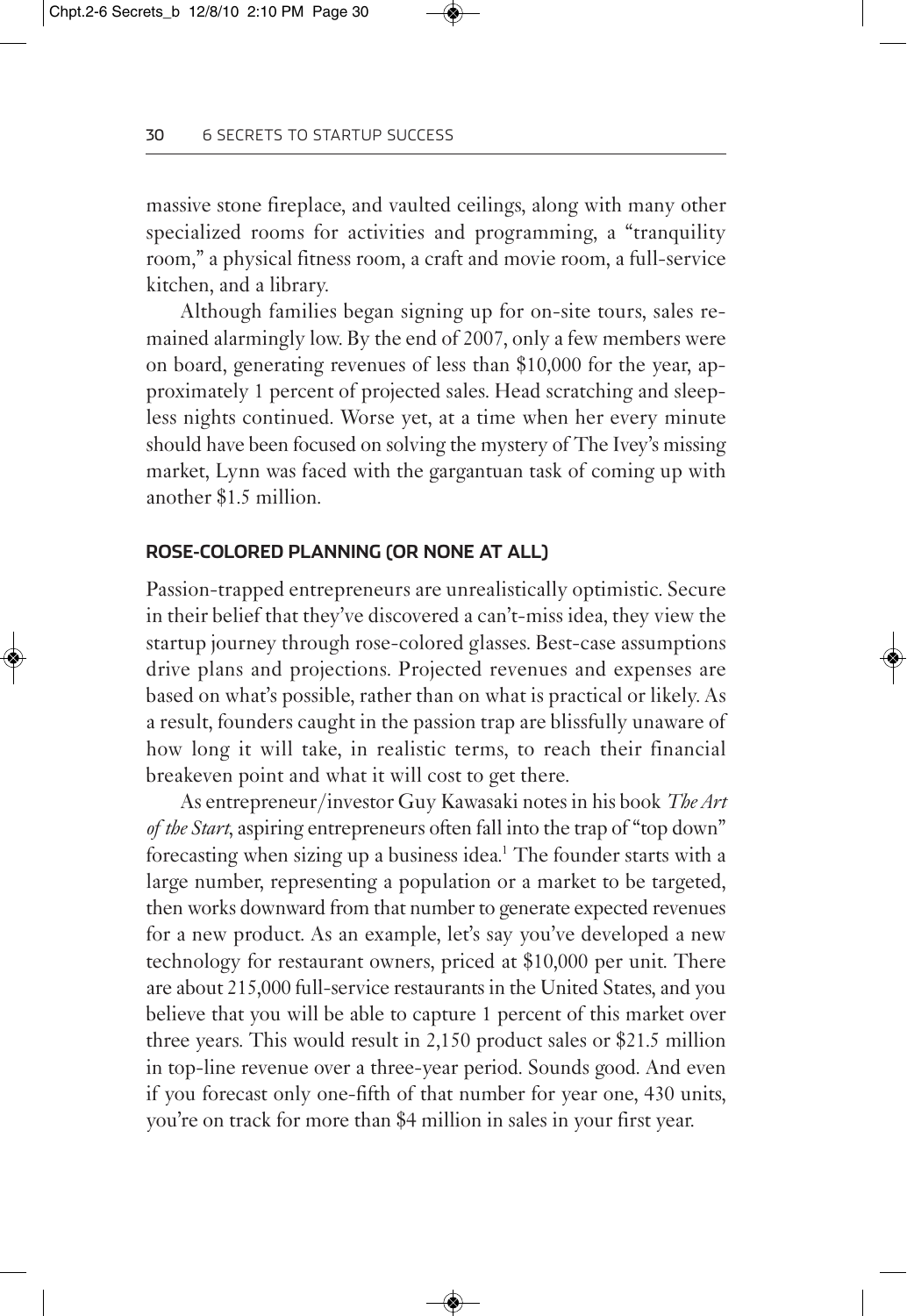Chpt.2-6 Secrets\_b 12/8/10 2:10 PM Page 31

But startup plans must be executed from the bottom up, where the math works differently. Suppose you can afford to begin with a team of three sales professionals, working full time, who can each sift through two hundred leads a month to generate twenty onsite demonstrations. Let's assume these twenty demonstrations will land each salesperson an average of two sales per month, equaling 1 percent of monthly leads (if you think that's a pessimistic number, you've never tried to get a restaurant owner to part with \$10,000). This sales rate would generate twenty-four sales for the year for each salesperson, or seventy-two sales for the team as a whole. That's \$720,000 in firstyear revenue, with a lot of assumptions baked in about having skilled, active salespeople on board, supported by marketing, technology, and infrastructure, all of which will require significant upfront costs and ongoing management and servicing expenses. Based on these bottomup assumptions, you would need a team of thirty salespeople working over three years to achieve your goal of capturing a 1 percent market share. This is not outside of the realm of possibility, with the right product, the right plan, the right funding, the right talent, and the right breaks, but cracking one percent of any market generally requires a herculean effort. Simply forecasting downward from a large available market won't make it so.

Although passion can lead to over-optimistic planning, a surprising number of fast-moving founders avoid planning altogether. They plunge forward and manage by feel, without an accurate read on where the business stands. They tend to operate in a financial fog, and, lacking the focus of a clear game plan, they can be pulled and distracted by an endless stream of new money-making ideas. As someone who hears a lot of new business pitches, I'm struck by how often ambitious entrepreneurs visualize global expansion or exotic product extensions long before they have won their first paying customer. As management researchers Keith Hmieleski and Robert Baron noted in the June 2009 *Academyof Management Journal*, highly optimistic entrepreneurs often see opportunities everywhere they look, a distracting tendency that can interfere with their ability to effectively grow their new ventures. 2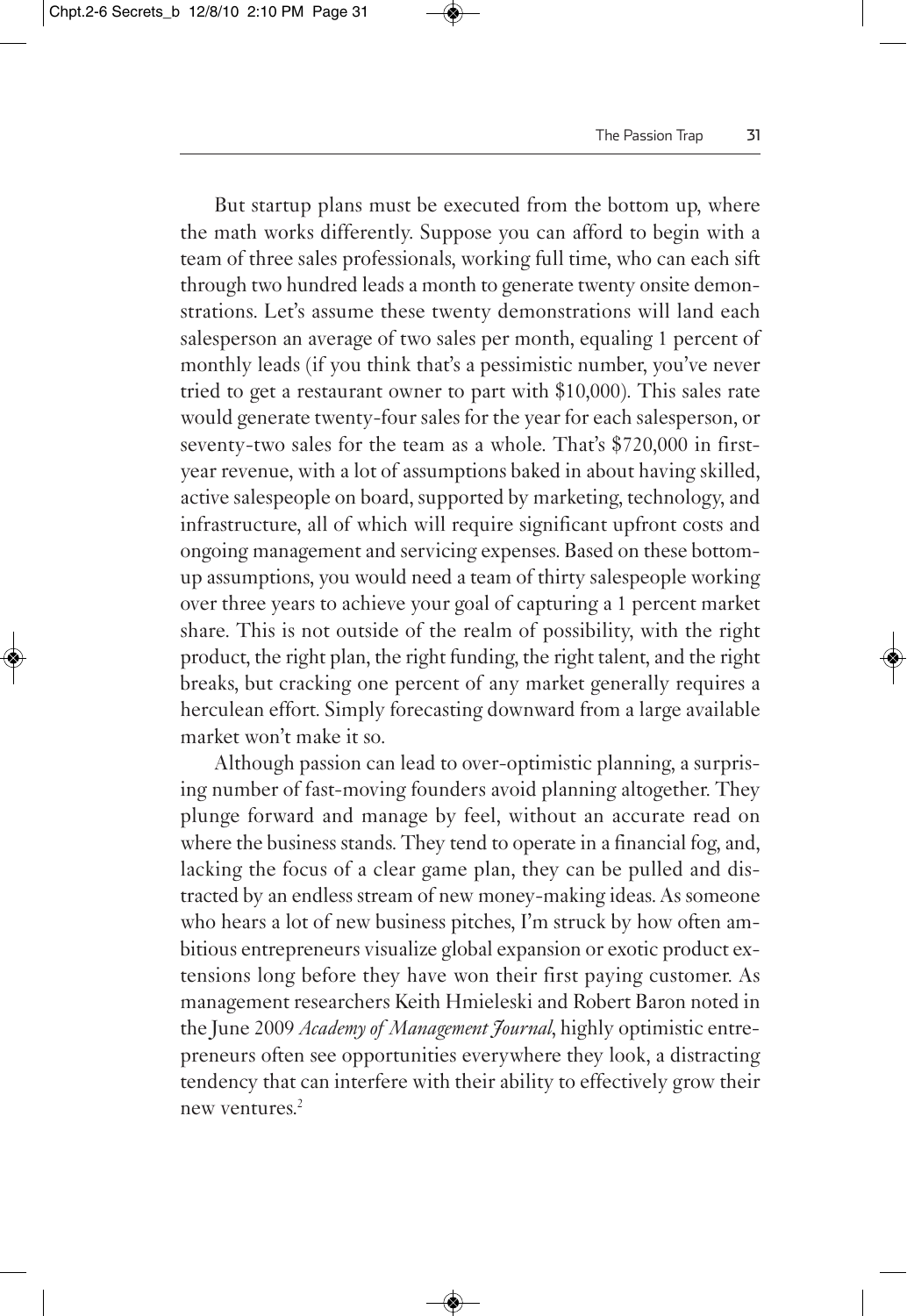This challenge applies to seasoned businesspeople as well as firsttimers. In fact, Hmieleski and Baron have shown that experienced entrepreneurs are actually *more likely* to suffer from overconfidence and "opportunity overload" than those with no startup experience. <sup>3</sup> Entrepreneur Jay Goltz may be a case in point. He writes a highly insightful column for *The New York Times*'s Small Business Blog, has launched many ventures over the past two decades, and employs more than one hundred people in five successful businesses."Did I mention that four of my businesses failed?" he writes. "In my case, it wasn't market conditions or competition or lack of capital . . . It was my penchant for jumping into things with blind optimism and not enough thought. I'm a recovering entrepreneuraholic. I'm trying to stop."4

#### **AN UNFORGIVING STRATEGY**

There has never been, nor will there ever be, a shortage of new business ideas or aspiring founders willing to commit time, sweat, and tears to bring them to life. Unfortunately, many of these ideas, perhaps the vast majority, don't represent achievable business opportunities. Jeff Cornwall, director of the Center for Entrepreneurship at Belmont University, estimates that 40 percent of startup failures are simply due to businesses that should never have been launched in the first place. <sup>5</sup> John Osher, successful, serial entrepreneur and creator of hundreds of consumer products, goes even further. He has developed a well-circulated list of classic mistakes that he and other entrepreneurs have made, and first on his list is what he considers the most important mistake of all. "Nine of ten people fail because their original concept is not viable," he says. "They want to be in business so much that they often don't do the work they need to do ahead of time, so everything they do (going forward) is doomed."**<sup>6</sup>**

Because early ideas are so frequently off the mark, surviving and thriving as an entrepreneur means treating the startup journey as an exercise in uncertainty. The future is unknowable. No matter how thoroughly you research your target market, or how rigorously you plan your startup launch, your first strategy will most likely be wrong. So, too, will your second. In the few weeks, months, or years it takes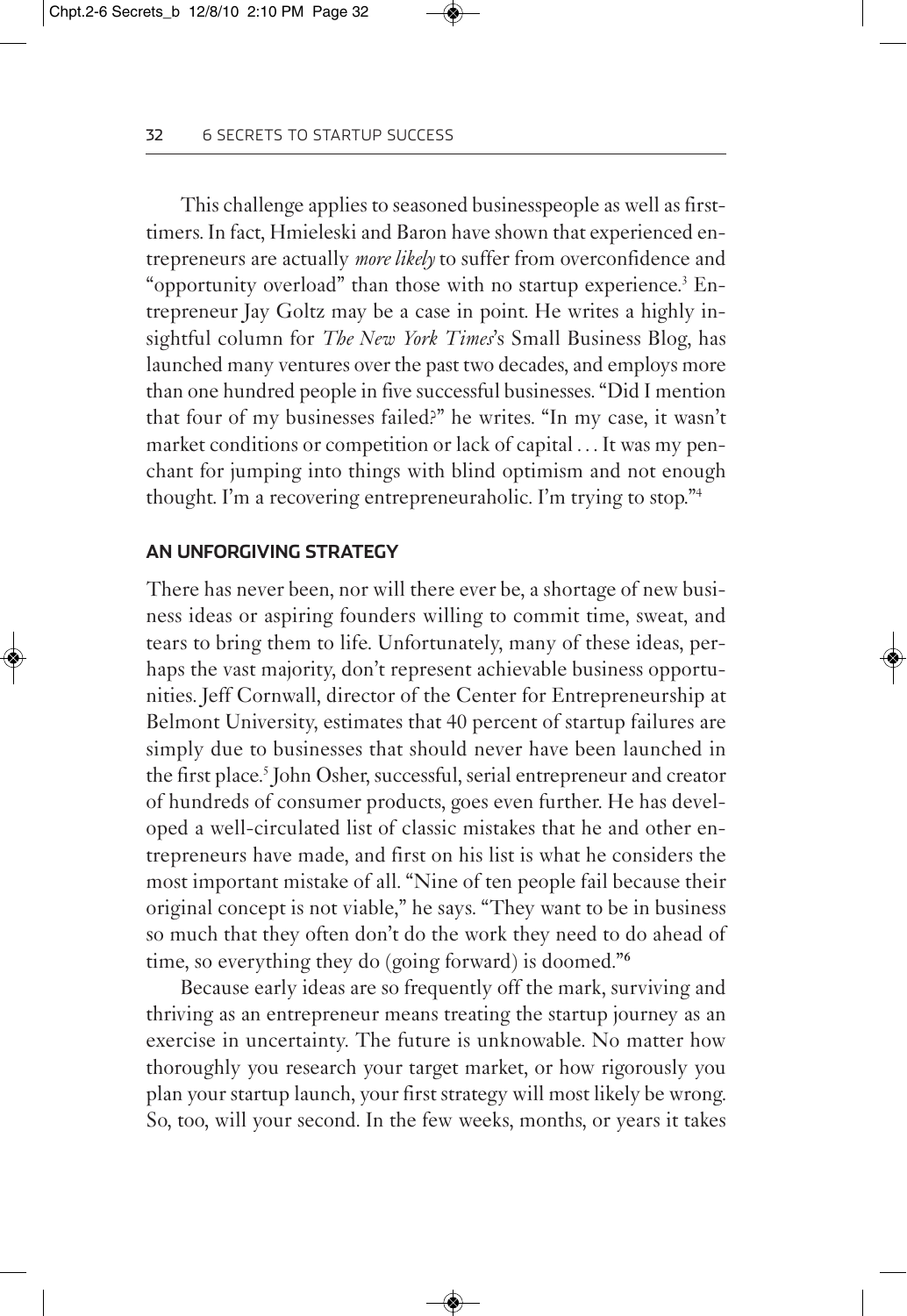Chpt.2-6 Secrets\_b 12/8/10 2:10 PM Page 33

to launch your product or service, the world will change. New obstacles and opportunities will appear as you accelerate along your learning curve. Unpredictable events will occur, some good, some bad, and highly anticipated outcomes may never materialize. For this reason, startup success requires that you allow for quick, early failures as you put your ideas into action. This means building plenty of flexibility into your business model so that you can integrate relevant lessons and adapt to new conditions.

Unfortunately, passionate and overconfident founders sometimes put the lion's share of their available resources into a singular, highcost strategy, leaving no cushion or wiggle room for things to go wrong, or to go differently, as they inevitably will. This bet-the-farm approach can require major outlays of capital before key assumptions can be tested in the real world. All the eggs are in a single basket, and few good options remain when the basket hits the ground.

When bulldozers first began clearing and grading The Ivey's future site, Lynn Ivey believed that her prime location and the high quality of her planned facility, surrounded by thousands of wealthy, aging households, would prove to be the cornerstone of her dream. The building was carefully designed and custom built from the ground up. Every brick, curtain, color, and piece of furniture conformed to the greater ideal. But constructing the facility and getting a full staff in place required a \$4.5 million capital commitment that would, over time, weigh Lynn down like an anchor around her neck. In addition to building and maintenance costs, zoning and regulatory factors constrained her ability to use the building for other commercial purposes, with the notable exception of hosting weekend events like wedding receptions and retreats.

It seems Lynn was caught in a classic unforgiving strategy: Large upfront capital requirements had used up most of her "dry powder" and incurred a heavy debt burden, all before her basic concept could be tested. She lacked a viable contingency plan for revenue shortfalls, which proved to be severe, and, other than approaching friends and family for private loans, she found few options when her money began to run out. She considered opening The Ivey to all older adults, creating a kind of "well seniors club," but worried that the concept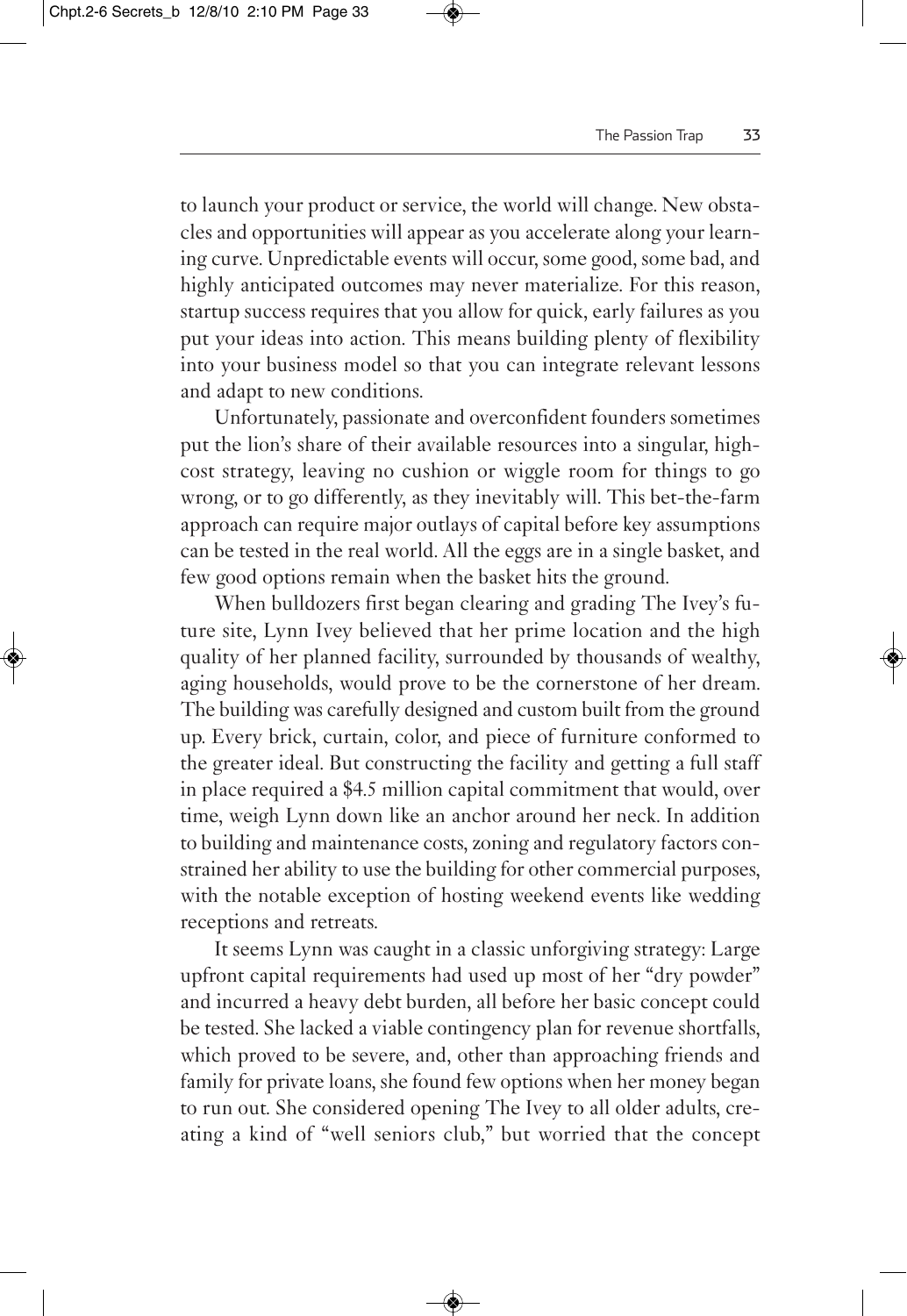wouldn't mix well with her mission of serving cognitively challenged older adults. The lack of members eventually forced her to bring her prices down by nearly 70 percent, to a level equal to other adult daycare centers (many of them nonprofits with dramatically less overhead). This increased the number of members slightly, but put The Ivey further into a financial hole. She would need to find a consistent, high-level revenue stream if The Ivey was to survive.

New businesses that call for heavy investment in facilities or infrastructure before the first offering of a product or service incur much greater risk than most other startups. Lynn Ivey did consider, very early in her planning process, the idea of leasing temporary space in order to test her concept with a lower expense base, but she determined that available spaces wouldn't allow for her envisioned atmosphere of luxury and comfort.

#### **THE REALITY DISTORTION FIELD**

Andy Hertzfeld, a member of the first Macintosh computer software development team in the early 1980s, credits fellow team member Bud Tribble with coining the phrase "reality distortion field" to describe the driving, charismatic influence that Apple co-founder Steve Jobs, carried over the team. "The reality distortion field was a confounding mélange of (Jobs's) charismatic rhetorical style, an indomitable will, and an eagerness to bend any fact to fit the purpose at hand," he writes. Once they understood Jobs's ability to bend reality, team members puzzled over how to respond to it. "We would often discuss potential techniques for grounding it," Hertzfeld writes, "but after a while, most of us gave up, accepting it as a force of nature."7

Steve Jobs is certainly a force of nature, and his confident, forceful style has driven Apple Computer to great heights over the years. The same quality drove him to leave Apple in order to launch NeXT Computer in 1985. Jobs believed that his NeXT cube system, aimed mostly at high-end academics, would change the world of computing. Jobs secured a high-profile investment partner in Texas billionaire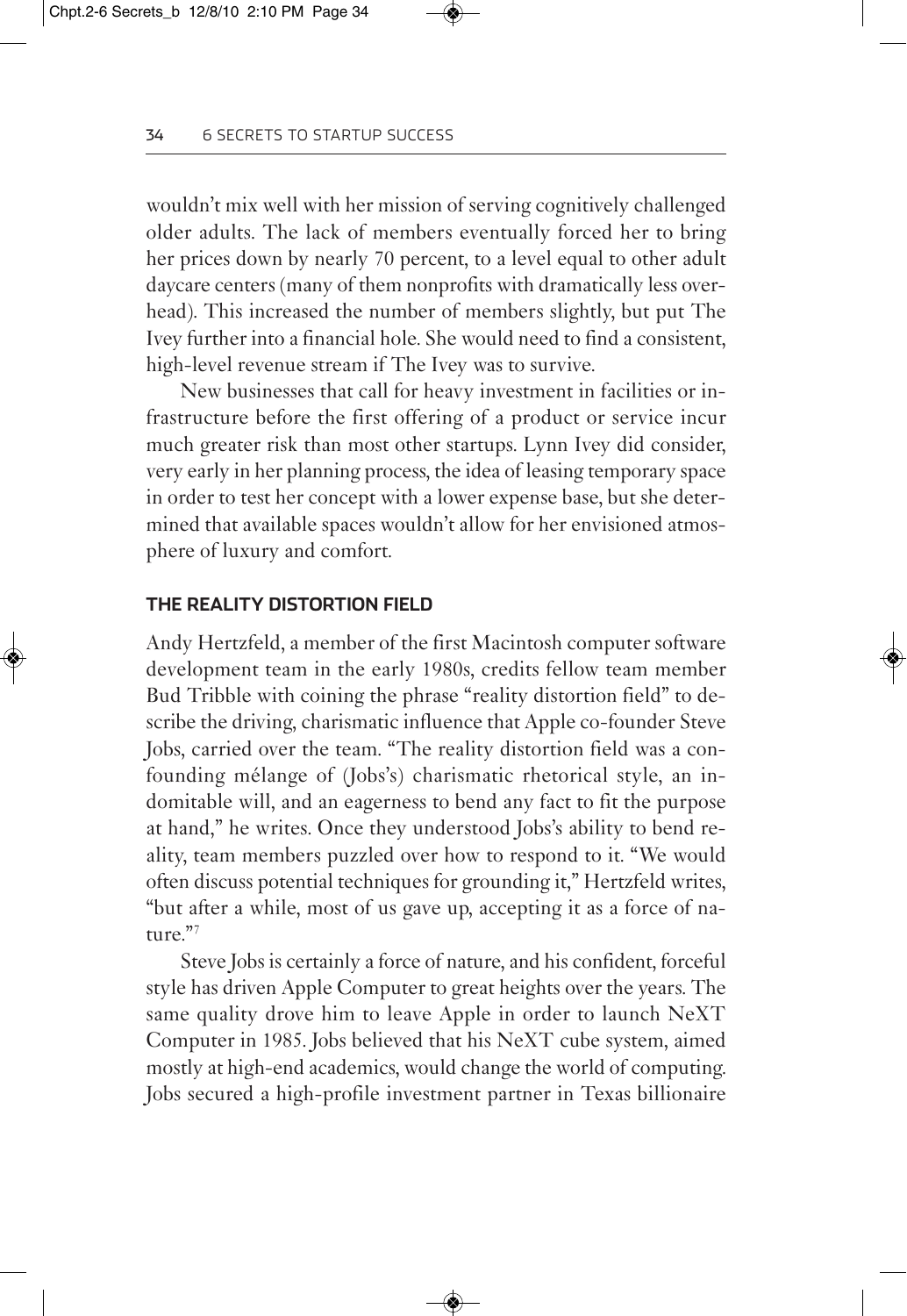Chpt.2-6 Secrets\_b 12/8/10 2:10 PM Page 35

Ross Perot, who later called the investment"one of the worst mistakes I ever made," then sprinted forward in pursuit of his big idea. After building a state-of-the-art manufacturing facility ready to crank out 150,000 units a year, NeXT sold only 50,000 computers over the life of the company. The product was critically acclaimed, even coveted, in technology circles, but it was much more expensive than competing systems and so advanced that the typical user found limited practical value."He believed that the company couldn't fail," wrote technology columnist, Colin Barker, in October 2000. "In the end, the story of the NeXT cube became a study in failure. NeXT was a high-profile disaster, a computer system that the world admired but wouldn't buy."8

The NeXT example provides a cautionary tale for all entrepreneurs because every founding team creates its own reality distortion field somewhere along the startup path. "Drinking the Kool-Aid" is a very common early-phase business activity. After building overly rosy plans, founders are swayed by psychological pressure to seek out data that validate their vision and to avoid or deny bad news. Unspoken group norms promote disdain, even hostility, toward people who raise concerns or point out contradictory data. These pressures combine to create a kind of psychological cocoon around the startup team and its founding premise. The business is assumed to be on a destinydriven path.

Steve Jobs is only one of many successful entrepreneurs who have found that world-class intellect and leadership skills won't protect them from the occasional dangers of reality distortion. J.C. Faulkner, the most talented entrepreneur I have ever worked with, temporarily lost touch with his own solid instincts when he attempted, two years after his tremendously successful launch of Decision One Mortgage (D1), to start a new telemarketing subsidiary in April of 1998. Despite concerns on the part of his original D1 leadership team, J.C. lured an intact management team from another company to set up and run the new business, to be called Home Free Mortgage, and hired sixty call center employees to occupy an entire floor of office space. He decided to oversee the new initiative himself, thinking that he wanted to keep his D1 leadership fully focused on growing the core business. But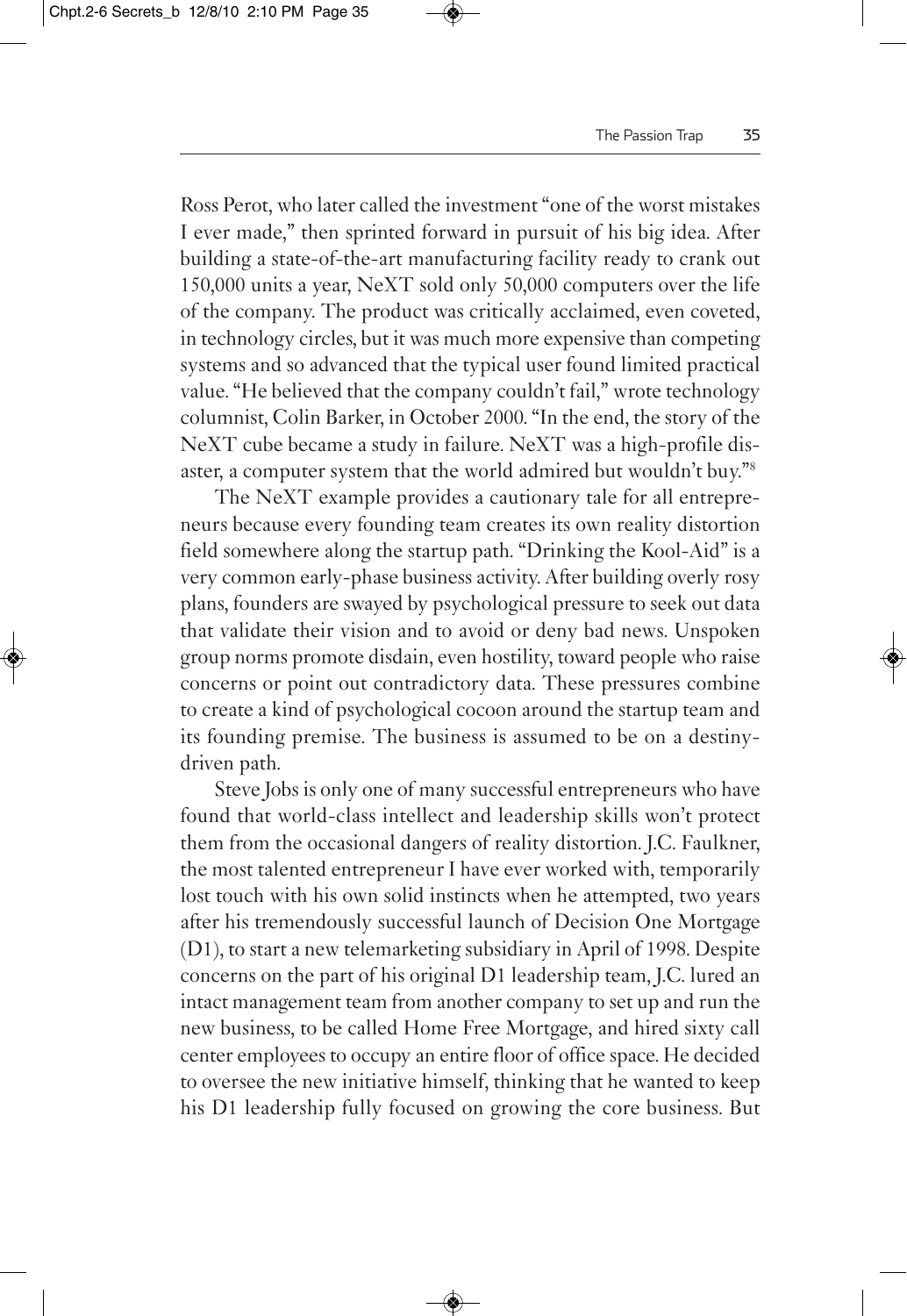members of his D1 team grew increasingly worried about cracks in the Home Free model and the lack of experience in its management team. Uncharacteristically, J.C. brushed off these concerns.

When mortgage markets took a nosedive a few months later, J.C. and his original team spent most of a day debating Home Free's deteriorating financial situation. The conversation was skillful and brutally honest—so much so that the reality and gravity of the situation became abundantly clear. J.C. decided to shut down Home Free the next morning. It was an excruciating decision; he had worked tirelessly for more than six months to recruit the Home Free team and negotiate a deal to extract them from their previous company (a fact that prompted some dark humor from his banker, who told him that "he dated the company longer than he was married to it").

Although J.C. had arranged for his original team members to have ownership stakes in Home Free, he decided to absorb the entire loss himself. Looking back, he jokes that he personally earned \$8 million that year from D1 and *lost* \$8 million on Home Free. But more painful than the financial loss was the experience of telling employees that he was closing the company after only four months, and then shortly thereafter meeting with his local D1 staff to explain his mistake.

The launch and demise of Home Free Mortgage serves as a kind of photographic negative for all that went right about the D1 launch. D1 is the positive case study and Home Free is the anti-case, occurring because a talented entrepreneur got swept up in passionate pursuit of a pet project that never would have withstood his usual level of scrutiny and analysis."In a sense, I was in a hurry to prove that D1 wasn't luck," J.C. now says. "I had some ego confusion, so I was very quick to try to prove that I was smart. What I did—very quickly and very expensively—was prove just the opposite." I once asked him what he would he have done differently, had his judgment not been fogged by overconfidence. "I would have dug into their financials," he says. "I would have spent more time. I would set up a real clear structure, start out with a small amount of money, get profitable on a small scale, and then replicate it. I would have done the things I did when I started D1."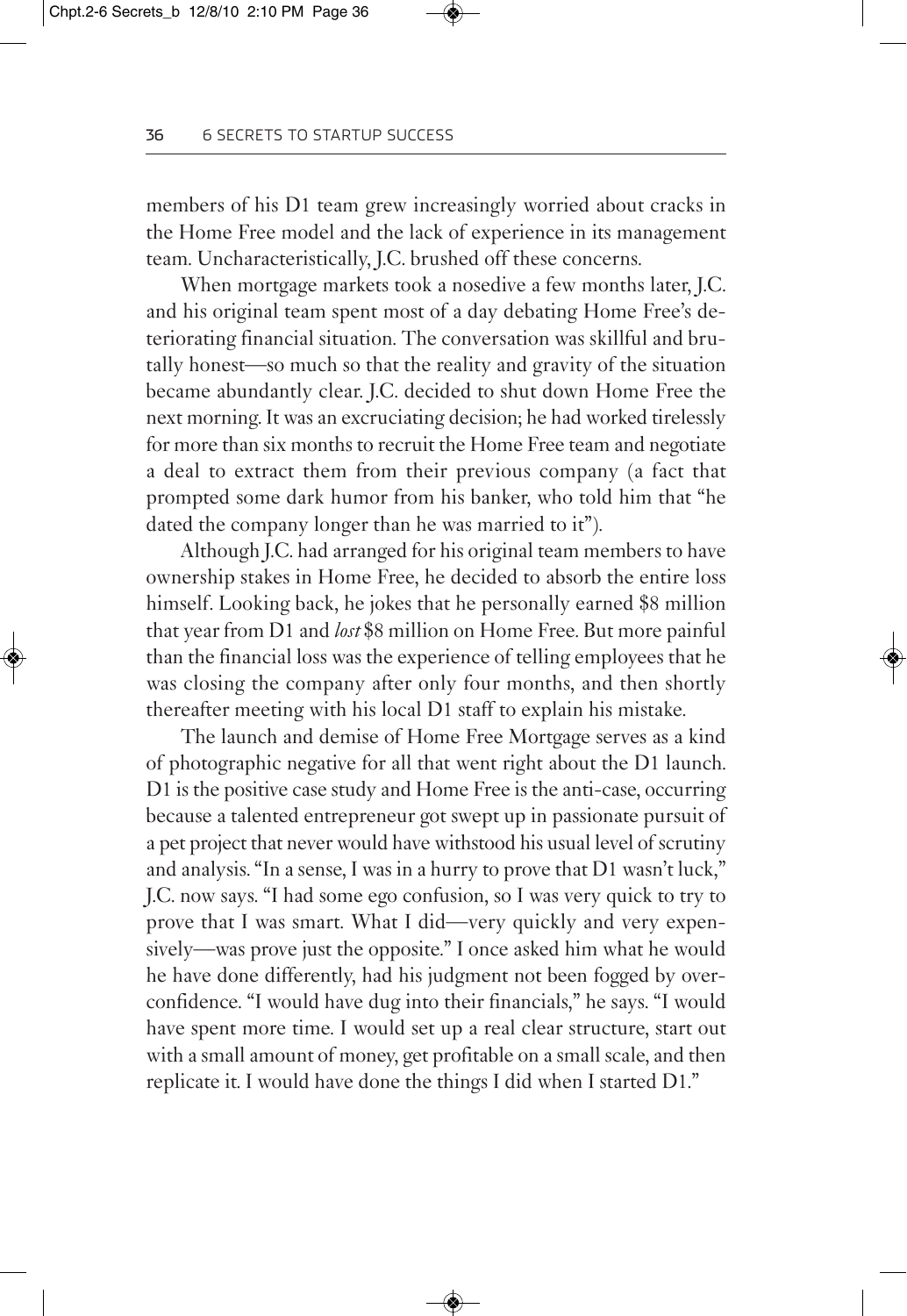#### **AN EVAPORATING RUNWAY**

Until the new business concept has proven itself and is generating a sustainable level of revenue, startup founders must deal with a pile of ever dwindling resources. The first five negative impacts all increase the likelihood that a new entrepreneur will run out of cash, time, support, or personal will before he or she can find an adequate revenue stream. Exerting additional pressure on desperate founders is a rule I find myself repeating to every aspiring entrepreneur who shares startup plans with me: *Everything will take longer and cost more money than you think*. This principle underscores the importance of developing realistic, hype-free estimates regarding your new venture's pathway to profitability, so that you can set realistic timelines, secure adequate resources, and identify behaviors and practices that will maximize your startup's staying power.

### The Core Pattern: How the Passion Trap Works

It's clear that the above negative consequences can drag down otherwise talented founding teams and significantly reduce a startup's probability of success. But, specifically, how does entrepreneurial passion play a role in these outcomes? How can positive emotions, so vital in propelling a great idea forward, also undercut a startup's odds of success?

The answer lies in a simple, sneaky pattern, a looping interaction between internal factors (such as a founder's biases, perceptions, and choices) and forces that operate outside the founder (such as actions, data, and results). The pattern feeds and strengthens existing beliefs and biases—what we think is true, and what we *hope* to be true—about the startup idea we are putting into action.

#### **THE FOUR INTERDEPENDENT STEPS OF THE CORE PATTERN**

The core passion-trap pattern consists of four interdependent steps, each leading to the next (as shown in Figure 2-1):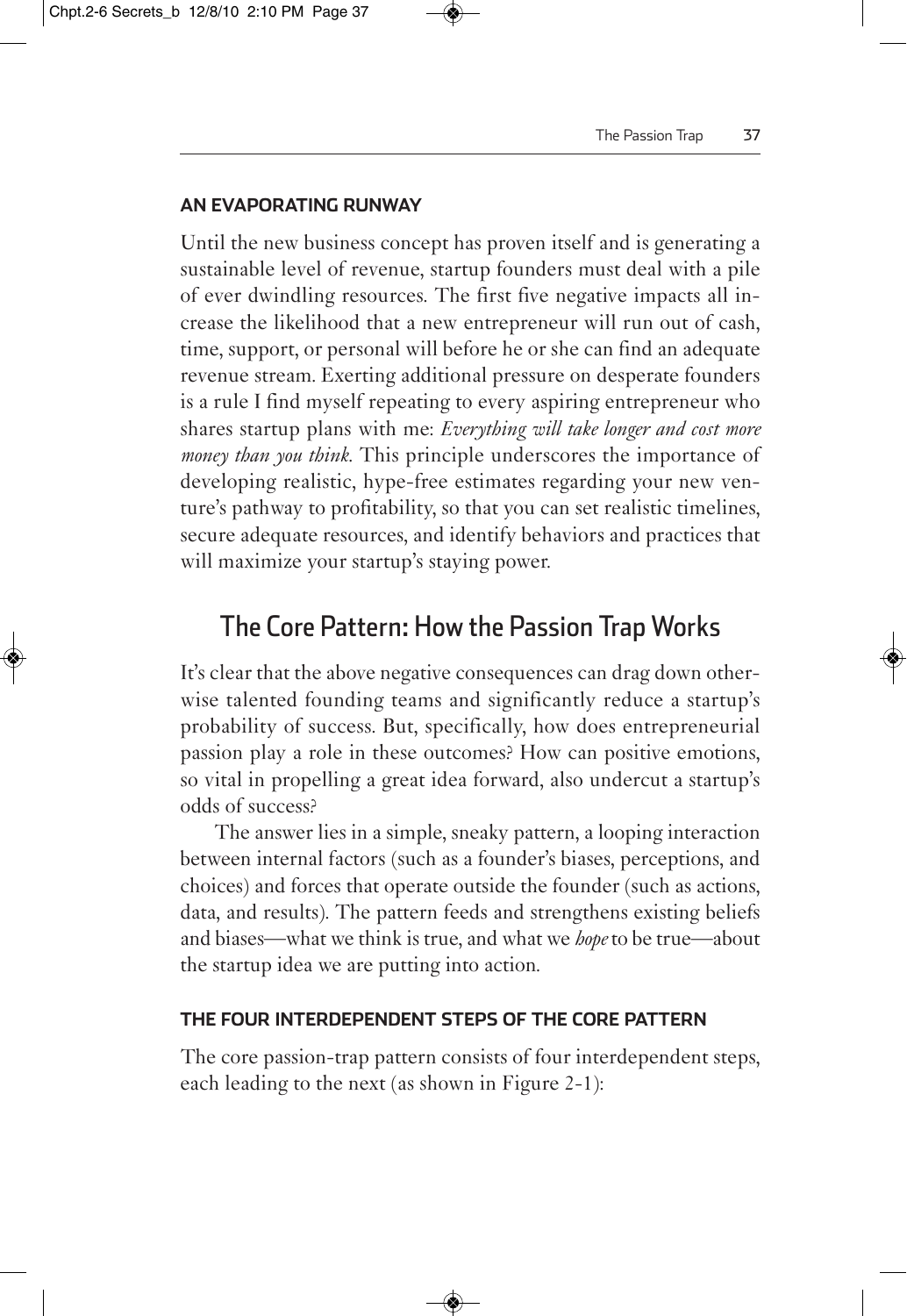

- **1.** *Attachment to an Idea***.** Whether through an incremental process or a single bolt of inspiration, you latch onto a compelling business concept: a cool product, an innovative service, or an unstoppable mission. It's good. You know it. And you can feel your enthusiasm building. The more you think about it, the more excited you get. Your emotional attachment grows, and leads to . . .
- **2.** *Investments and Actions***.**You invest time, energy, money, or other resources and move forward with your idea. This can include many different actions, depending on how far you have gotten along your startup path—sharing your idea with colleagues, exploring the Web, talking to potential customers, hiring team members, or building a prototype. These actions give rise to . . .
- **3.** *Feedback or Results***.** Early actions always lead to something that can be seen, heard, and evaluated—the reactions of friends and family, information about customers and competitors, a duct-tape version of your first product, or even early sales results. These results are then subject to ...
- **4.** *Biased Interpretation***.** At the heart of the passion trap is the enthusiastic entrepreneur's well-documented tendency to notice and embrace information that supports existing beliefs and to discount or completely miss contradictory evidence.



Figure 2-1. The core pattern of the passion trap.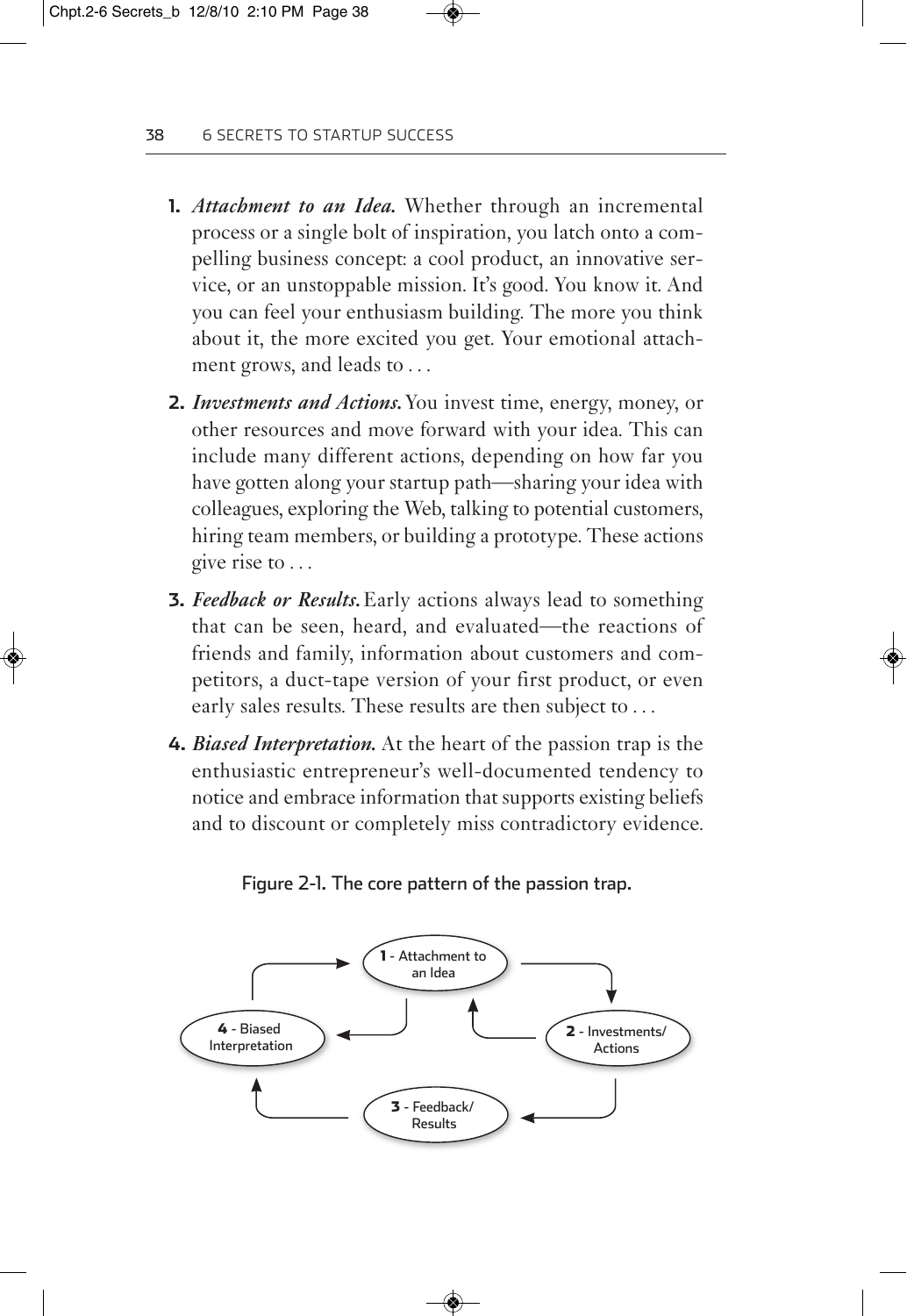This selective filtering process is governed by a set of subtle but powerful cognitive biases operating just beneath the founder's awareness. As a result, he or she develops an even stronger emotional attachment to the idea, and the cycle rolls forward. Wash. Rinse. Repeat.

Not only does each step in the pattern lead to the next in a selfreinforcing cycle, but smaller reinforcing loops are at work as well. As discussed in Chapter One, when you invest in an idea and start to make it real (oval 2 in Figure 2-1), you strengthen your attachment and commitment to it. And, as your attachment to the idea grows, so does the likelihood that your biases will distort incoming reality (oval 4 in Figure 2-1).

#### **THE ROLE OF COGNITIVE BIASES**

If there's a single psychological concept that every aspiring entrepreneur should understand, it's the phenomenon of cognitive biases. Cognitive biases are mental and emotional filters that help us make sense of the constant barrage of information coming at us every minute of every day. They determine how we frame our interactions with the world, where we focus our attention, what patterns we select, what data we see as important versus irrelevant, and how we reach conclusions. Like software programs running quietly in the background of our mental computer, these biases operate continually and reflexively. As with blinking and swallowing, they are always at work but rarely noticed.

For the most part, cognitive biases are tremendously helpful, allowing us to make quick judgments and navigate through an increasingly information-rich world. It would be impossible to get through our day without them. But they also play a central role in perpetuating the passion trap, leading to errors in reasoning and the recycling of flawed assumptions and choices. In one sense, launching a business is nothing more than a rapid series of decisions, one after the other, and startup founders must continually improve their ability to recognize patterns, analyze these patterns efficiently, then make the right calls, all at a rapid-fire pace. In growing D1 from a blank sheet of paper into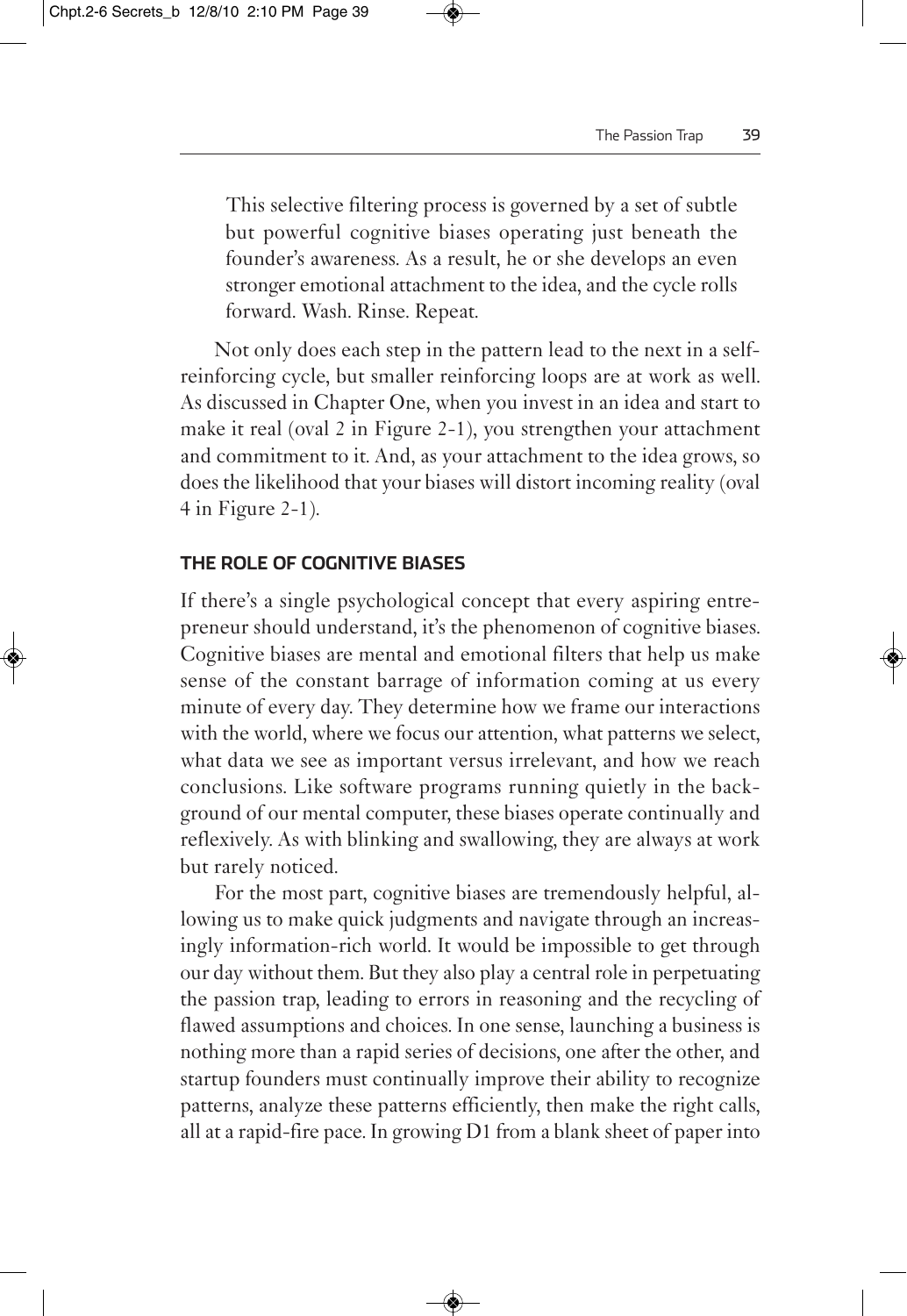a successful national competitor, J.C. Faulkner didn't think of his business as being about mortgages. Instead, he focused on making quick, high-quality decisions and on building a team and a culture that could do the same. "That's the core business we were in," he says. "Making great decisions efficiently."

In the startup environment, the importance of making good decisions is complicated by the naturally high levels of passion and emotion associated with launching a big idea. As we saw in Chapter One, the mechanisms that reinforce our beliefs operate at a neurological level, where thoughts and emotions are tightly intertwined. No choice is made at a purely intellectual level. In fact, a good deal of research in cognitive psychology and neuroscience suggests that emotions drive our decision making processes, even when we are completely unaware of their role. 9

Of the many biases that sabotage our startup reasoning, here are a few that every startup founder should understand, as they are especially likely to trip up entrepreneurs who are passionate about their idea:

- 9 *Confirmation Bias*—our tendency to select and interpret available information in a way that confirms our pre-existing hopes and beliefs. Lynn Ivey, for example, heard a lot of positive feedback about her idea for a high-end adult daycare center, but she can also recall some notable dissenters: a former healthcare system CEO, who thought in-home care services would be a formidable competitive force; a board member, who was concerned that customers wouldn't pay such high fees; and an expert on services for the aging, who felt a for-profit center would never work. These views were easily dismissed and drowned out by supporters, whose opinions paralleled her own. In retrospect, the dissenting views form a pattern of concern. But at the time, they were just isolated exceptions to a clear majority.
- 9 *Representativeness (belief in the law of small numbers)*—the tendency for entrepreneurs to reach conclusions based on a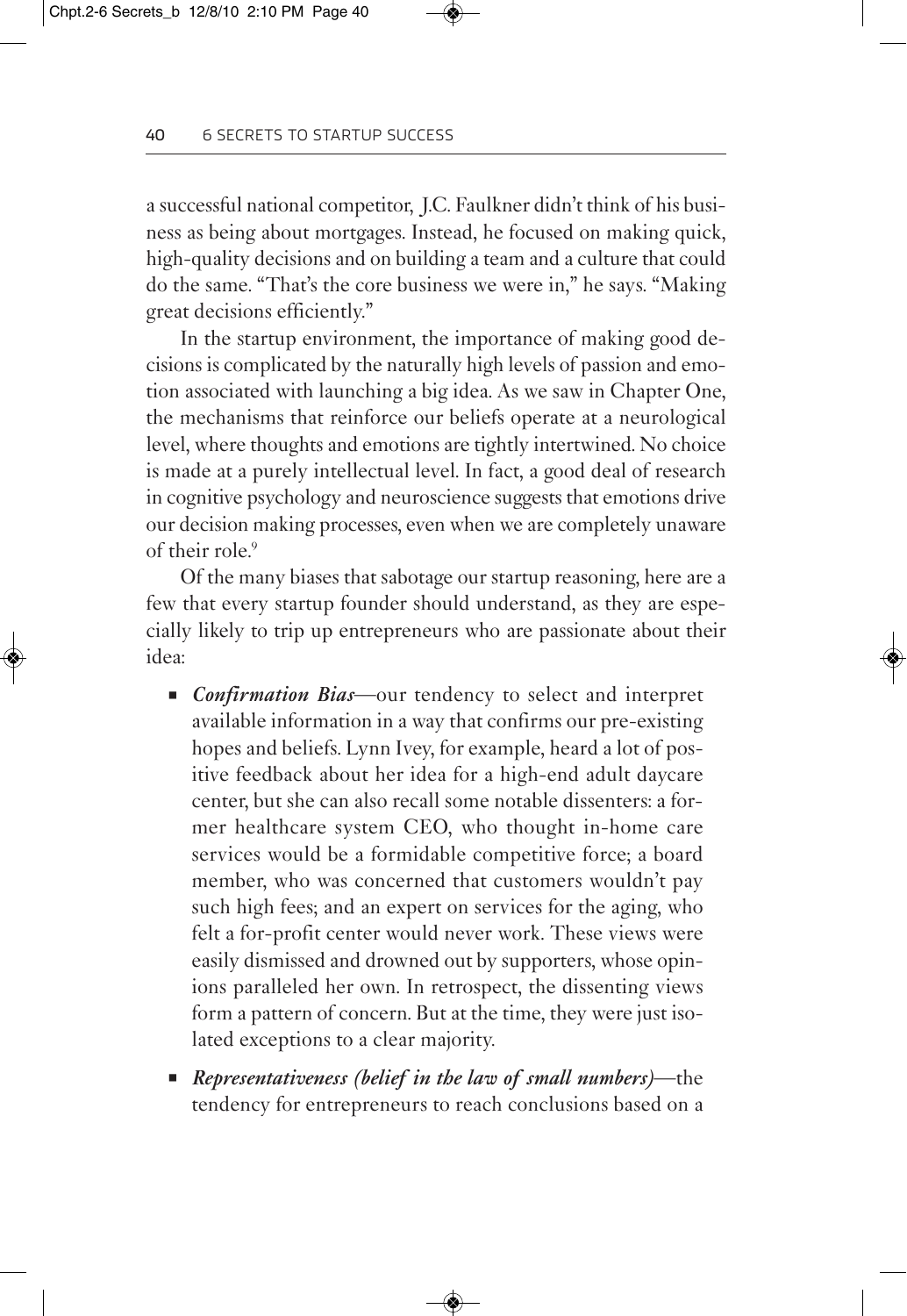small number of observations or a few pieces of data. Entrepreneurship researchers have concluded that startup founders often fall victim to this bias, because they operate in uncertain and fast-moving environments where facts can be hard to obtain. <sup>10</sup> The new founder who hears positive reviews from three out of four friends and then assumes that 75 percent of the general population will react similarly is under the spell of representativeness. It's also in play when a wanna-be entrepreneur reads a magazine's worth of success stories and assumes much higher success rates than actually exist across the general population.

Chpt.2-6 Secrets\_b 12/8/10 2:10 PM Page 41

- 9 *Overconfidence/Illusion of Control*—these are actually distinct cognitive biases, and each has both positive and negative impacts on entrepreneurial success. <sup>11</sup> Overconfidence leads founders to treat their assumptions as facts and see less uncertainty and risk than actually exists. Illusion of control causes business owners to overrate their abilities and skills in controlling future events and outcomes. Both of these tendencies drive entrepreneurs to develop rose-colored plans and fail to prepare for inevitable bumps in the road. One study of startup ventures across a range of industries, for instance, found that more than 80 percent failed to meet confidently established market share targets.<sup>12</sup>
- *Anchoring*—our mind's tendency to give excessive weight to the first information we receive about a topic or the first idea we think of. This bias is all about the stickiness of first ideas and impressions. It encourages founders to cling to an original idea or, if pressed, to consider only slight deviations from the idea instead of more radical alternatives. An example of anchoring is the role it plays after initial sales or cost targets are set by a founding team. Even if the forecasts are wildly optimistic (as they often are), they continue to serve as anchors for future planning processes, influencing forecasts toward unrealistic levels.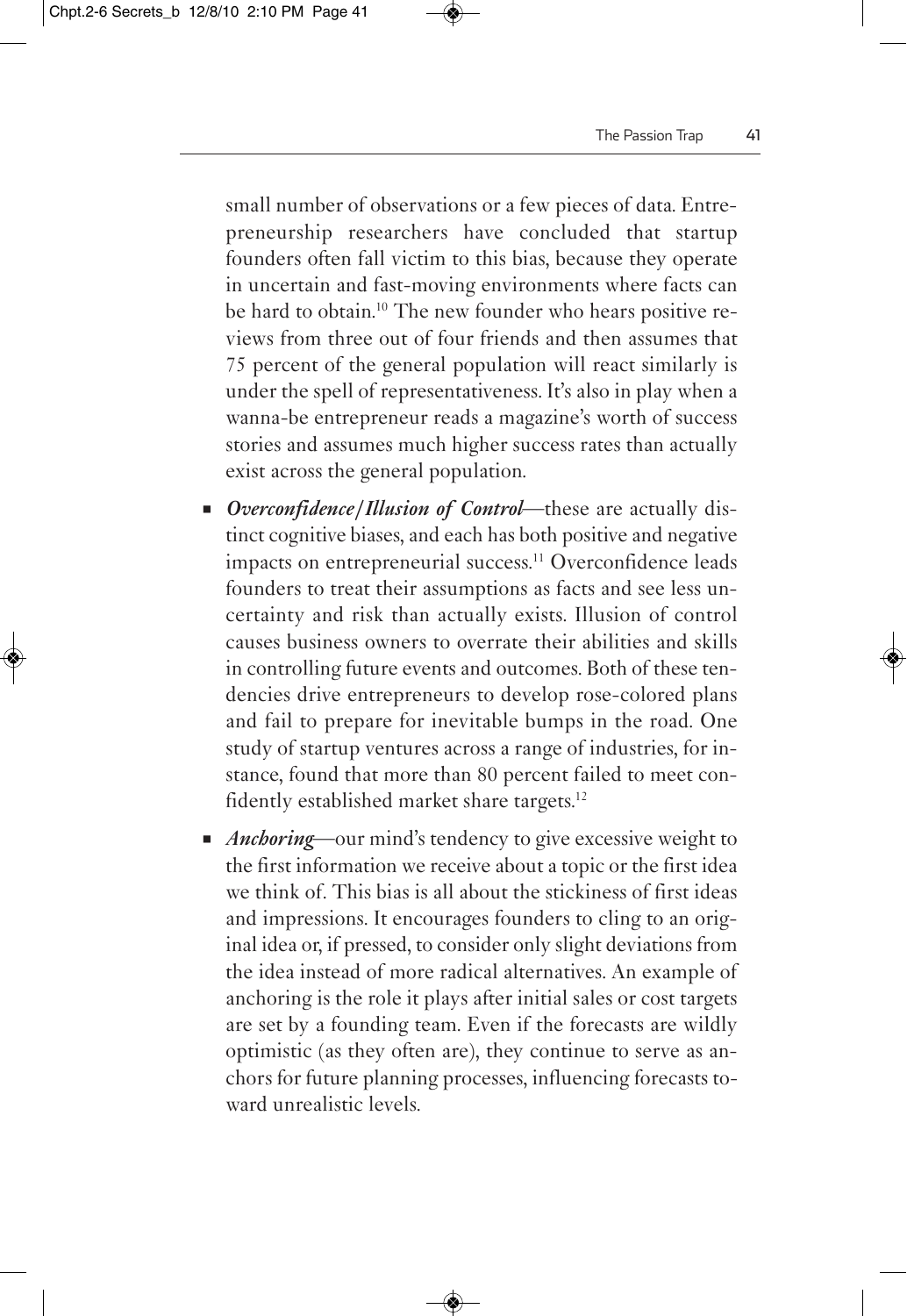9 *Escalation of Commitment ("sunk cost" fallacy)*—the tendency to continue or increase commitment to an endeavor based on prior investment of money, time, and energy. Startup founders may refuse to abandon a losing strategy in an attempt to preserve whatever value has been created up to that point. Paul Graham, accomplished entrepreneur (Viaweb) and investor (Y Combinator), refers to this phenomenon as the "still life effect," based on his experience as a painter. He noticed his tendency to continue painting a poorly arranged composition (a bunch of stuff "plonked" on a table) simply because of the time already invested in the project. This parallels a common approach among startup teams. "You come up with a random idea, plunge into it, and then at each point (a day, a week, a month) feel you've put so much time into it that this must be *the* idea . . . Plunging into an idea is a good thing. The solution is at the other end: to realize that having invested time in something doesn't make it good."13

### Icarus Qualities: Who Is Most Vulnerable to the Passion Trap?

The story of Icarus flying too high for his own good serves as a stark reminder that certain human qualities can become liabilities if taken to extremes. Optimism, for example, is a typical entrepreneurial trait that improves performance, *but only up to a point*. In fact, moderately optimistic people have been shown to outperform extreme optimists on a wide range of tasks and assignments. <sup>14</sup> This is true for a number entrepreneurial characteristics, qualities that can be amplified to unhealthy levels by unrestrained passion. I call them "Icarus qualities" because they are vital to startup flight and must be present at some level (remember, Icarus was warned about flying too low as well as too high), but when overdone, these qualities can cause founders to fly too close to the sun:

■ *Confidence/Optimism.* Successful entrepreneurs tend to be-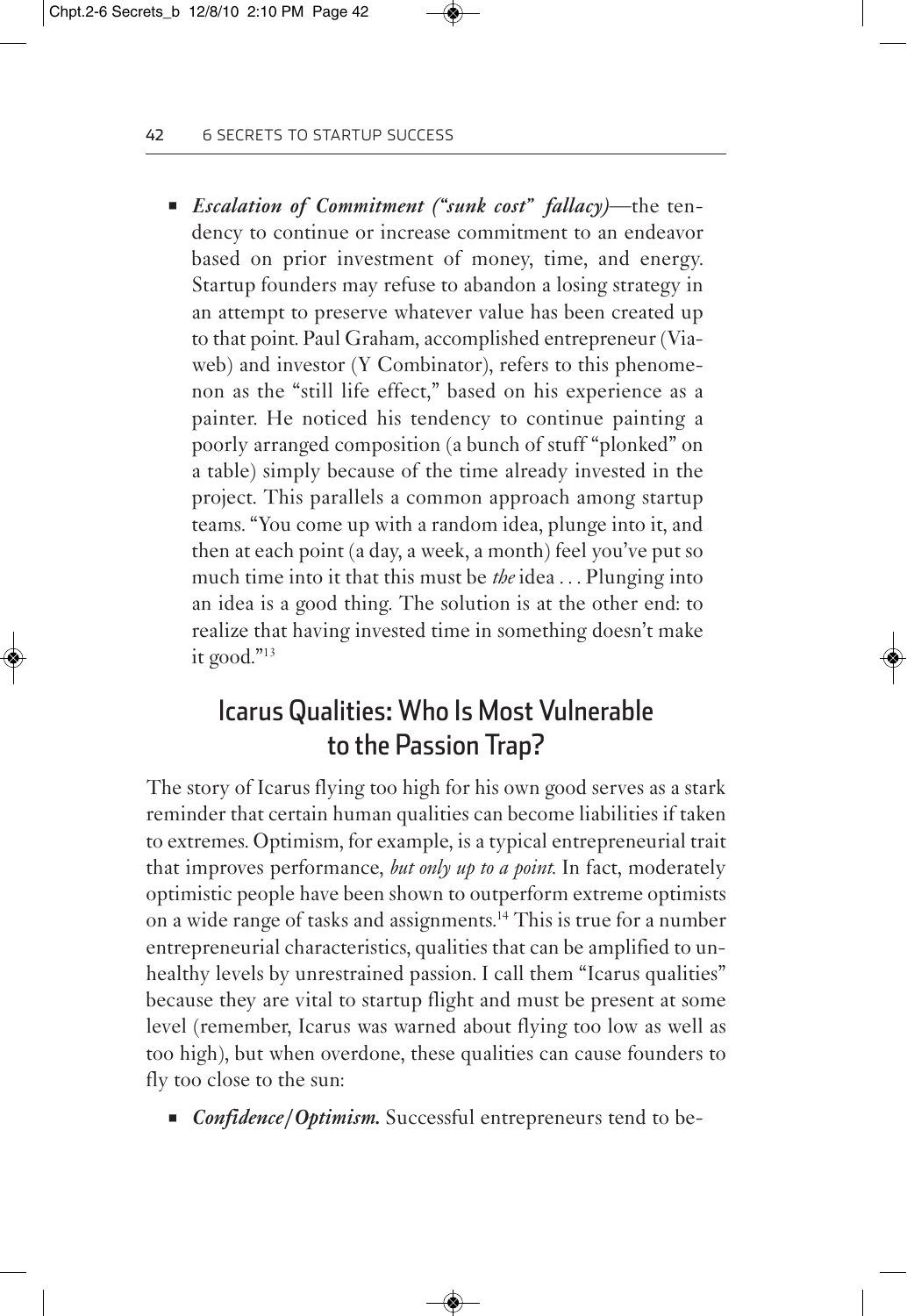lieve in a brighter future. They are not easily deterred by others' negativism or criticism. However, at extreme levels, confidence begins to function as arrogance or blind certainty. The role of overconfidence in startup failure has been welldocumented, leading Mathew Hayward and two collaborators to formulate a "hubris theory of entrepreneurship," asserting that the high-risk world of startups attracts people who are overconfident by nature, and that this overconfidence, in turn, plays a key role in perpetuating high venture failure rates.<sup>15</sup>

- *Need for Achievement*. Call it drive, ambition, or competitiveness. Successful entrepreneurs desire to fly higher and higher and are unshakably committed to their cause. At extreme levels, this high level of drive can show up as a volatile, myway-or-the-highway approach that alienates partners and customers alike.
- *Independence.* Successful entrepreneurs are often willing, or even inclined, to strike out on their own. They can shoulder the pangs of loneliness that all startup founders experience. But extremely independent business owners can become stubborn and aloof, sealing themselves off from access to constructive feedback, resources, and other sources of help and support.
- **Creativity/Imagination.** Many entrepreneurs are classic dreamers, full of ideas and aspirations. They see potential where others see nothing. They ingeniously create aweinspiring products. Unfortunately, extremely imaginative founders can fall in love with ideas that other people don't "get" or need. They lose touch with what matters most to others—to customers, team members, investors, etc.
- **Risk-Taking.** Effective startup founders are skilled at evaluating and assuming calculated risk. At its extreme, a propensity for risk-taking drives entrepreneurs to take risks for the sheer excitement involved (much like gambling) or, in con-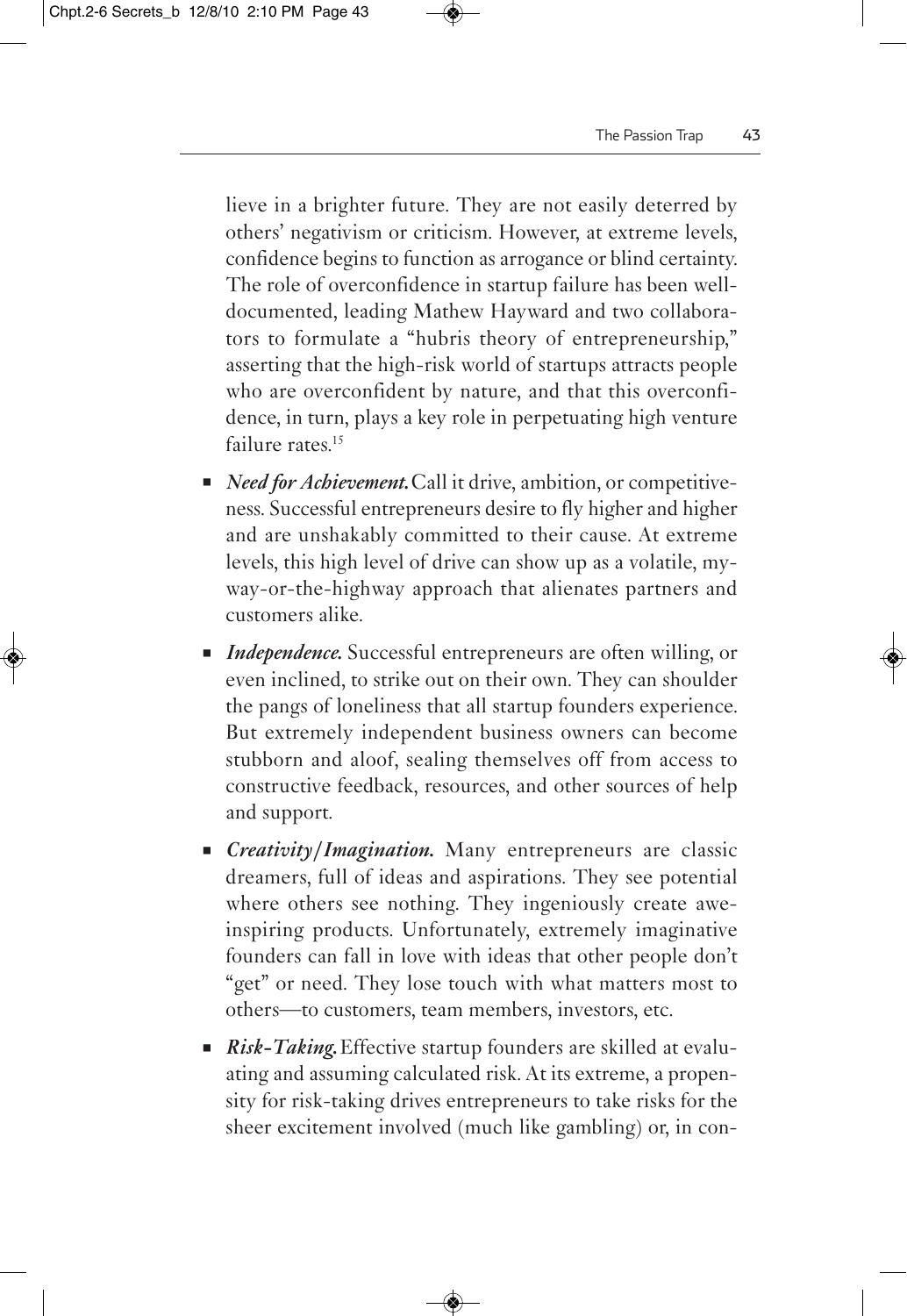cert with too much optimism, to believe that their risk-taking is aligned with some greater destiny.

9 *Follow-Through/Focus.* This is a critical capability for earlystage businesses, where resources are usually scarce and distractions abound. But a passion-trapped founder with singleminded focus can get stuck in a narrow tactical rut, stubbornly sticking to an outmoded game plan, while the startup ship takes on more and more water.

In Chapter Three, I will outline a full set of entrepreneurial characteristics that are conducive to startup success. At this point, I encourage you to compare yourself against the above list and identify where your personality may be vulnerable to overheated enthusiasm. As you do so, consider this: Was Icarus a born risk-taker, wired to be impulsive and overconfident? Or was he swept up by remarkable events that might lead any person to want to cavort with the gods? After all, it's not every day that a guy escapes from a lengthy captivity *and* finds himself flying like a bird. Put differently, was Icarus driven by an enduring trait or caught up in a temporary state?

These same questions apply to your own personality and your role as an entrepreneur. Even if you possess only moderate levels of a trait, you might experience, during the first heady days of a startup launch, temporary shifts in emotion or behavior that *look and feel very much like an extreme form of that trait.* If you suspect that you are "not yourself" during the adrenaline-crazed rush of the startup phase, you may be right. Whether trait- or state-driven, the above tendencies taken to extremes will increase your odds of being trapped by your startup passion.

### Early Warning Signs: Are You in Danger of Being Trapped?

It's hard to differentiate between healthy optimism and blind optimism. Below is a list of early warning signs to help you evaluate whether you are in danger of undercutting your odds of startup success. The more accurately the following sentences describe you or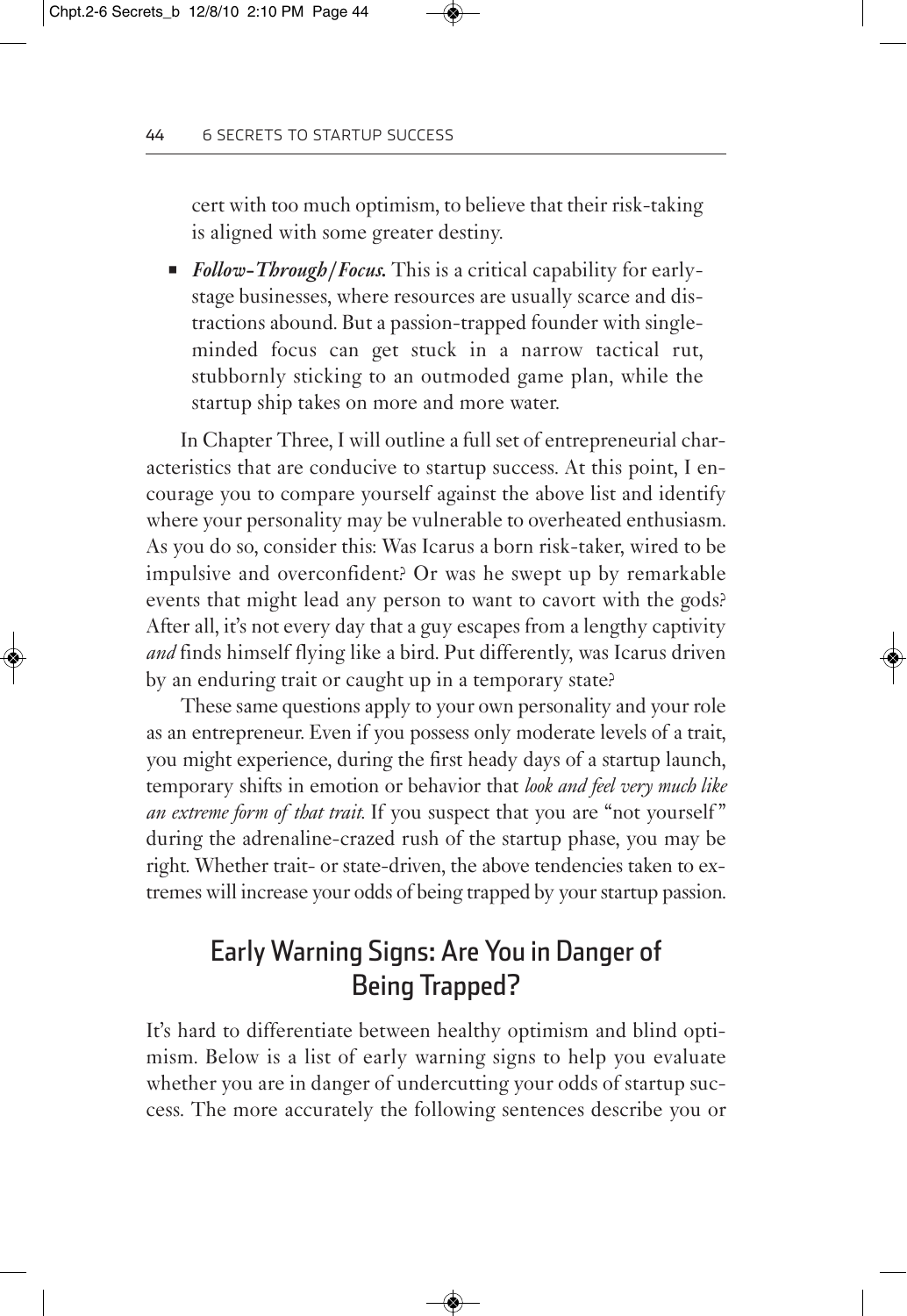your startup, the more likely you are exposing your new business to unnecessary risk. Are you . . .

- Thinking or saying, "This is a sure thing?"
- 9Losing patience with people who point out risks or shortcomings in your plan?
- Believing your solution is better than anything on the market?
- Feeling full of energy but lacking focus and traction?
- Measuring progress by how good you feel?
- Expecting most of your sales to come from word-of-mouth or "viral" marketing?
- 9Assuming that you are entering a space with little or no competition?
- Counting on immediate revenue to avoid financial problems?
- Plotting global domination before releasing your first product?
- Lacking clarity about where your business stands financially?
- Delaying product releases until they are perfect?
- **Preventing things from happening without your** involvement and approval?
- Loving your product, with no idea who will buy it?
- Hearing great "buzz" but finding few (or no) paying customers?
- 9Finding yourself saying (about your customers), "They don't get it yet, but they will!"?

◈

■ Thinking that planning is a waste of time?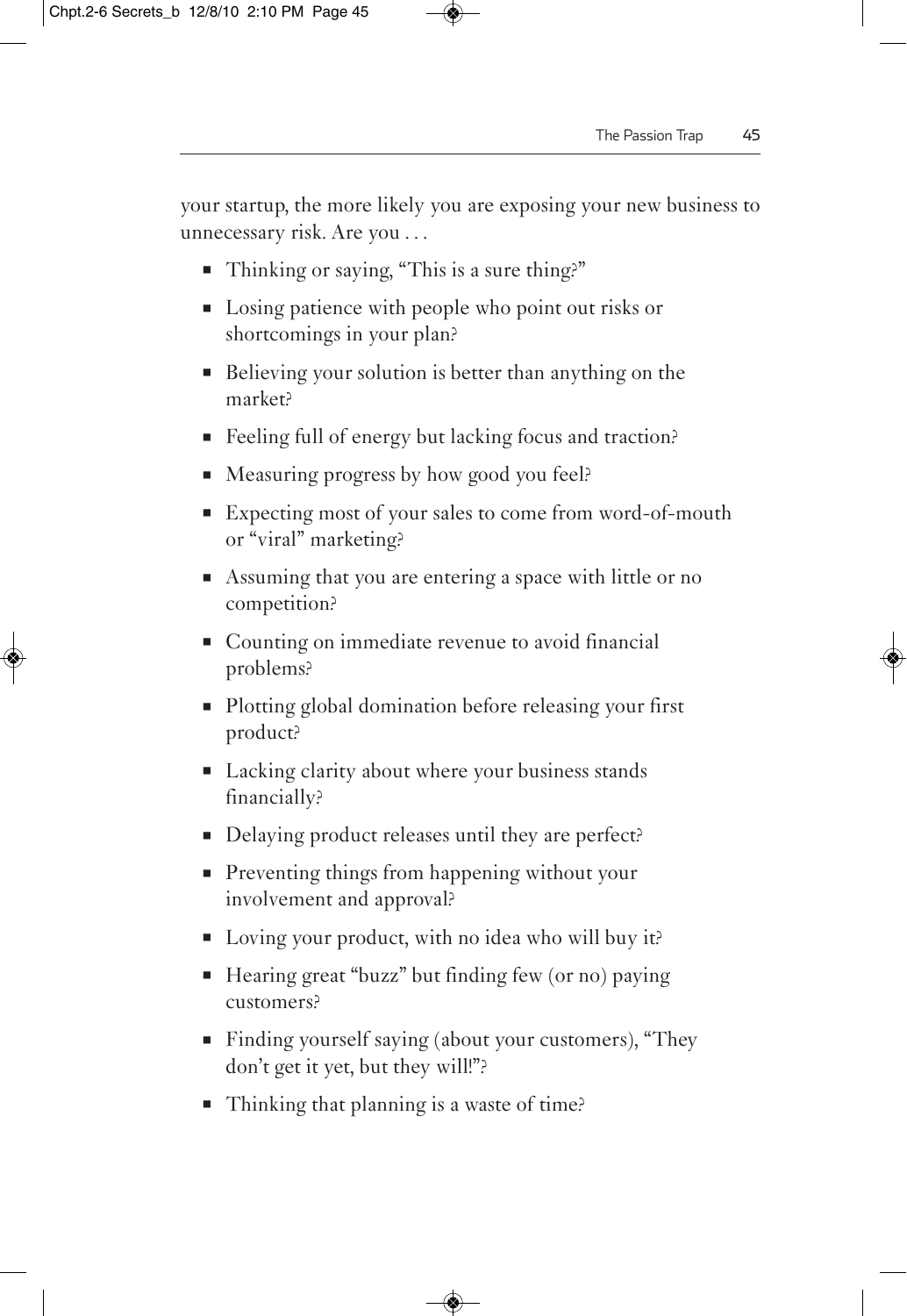### Moving Forward: Six Principles for Making the Most of Entrepreneurial Passion

As you continue on your startup journey, the core patterns and cognitive biases described in this chapter will continue to play a role. You cannot completely erase them, nor would you want to. They will help you cut through the noise and clutter of the startup process, and your passion for your business will bring the energy necessary to accelerate your startup forward. But if you agree that passion poses dangers as well as benefits, you can apply a set of six principles to squeeze the most out of your startup enthusiasm while not being trapped by it. These principles also correspond to, and offer solutions for, the six areas of negative impact discussed earlier in this chapter:

| <b>Area of Negative Impact</b> | <b>Corresponding Principle</b>                                                                                                                                                                                                                                                                                                                                                                        |
|--------------------------------|-------------------------------------------------------------------------------------------------------------------------------------------------------------------------------------------------------------------------------------------------------------------------------------------------------------------------------------------------------------------------------------------------------|
| <b>Founder Misalignment</b>    | <b>Founder Readiness.</b> Chapter Three will show you<br>how to take an honest look at yourself and what<br>you bring to the table as a founder; how to align<br>your skills and your role to achieve your startup<br>goals; and how to purify your passion, taking it to<br>a higher, healthier, more productive level by<br>understanding it, connecting it, strengthening it,<br>and directing it. |
| <b>Missing the Market</b>      | Attach to the customer, not your idea. This<br>principle addresses the primary paradox facing<br>entrepreneurs: Passion is an inner phenomenon,<br>but all healthy businesses are rooted outside the<br>founder, in the marketplace. Chapter Four will<br>explain what a market orientation is and how it<br>will bring your venture an edge over product-<br>centric startups.                       |
| <b>Rose-Colored Planning</b>   | Ensure your passion adds up. Chapter Five will<br>illustrate how your business can be reduced to a<br>simple, clear, and compelling math story. You will<br>learn the power of clearly articulating your<br>business model and plan, how to think about                                                                                                                                               |